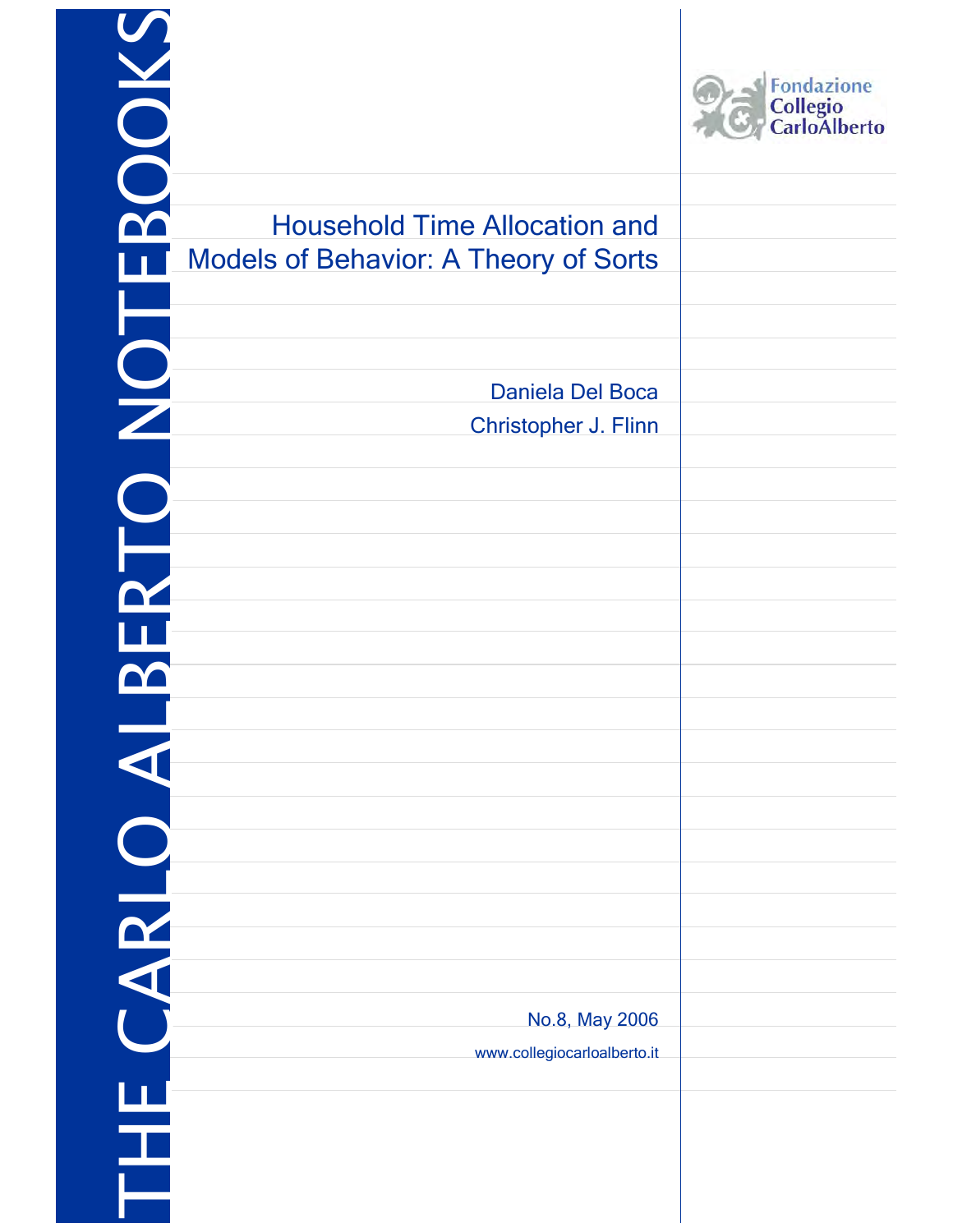# Household Time Allocation and Modes of Behavior: A Theory of Sorts<sup>1,2</sup>

Daniela Del Boca Department of Economics and Fondazione Collegio Carlo Alberto Università di Torino

> Christopher J. Flinn Department of Economics New York University

First Draft: August 2005 This Draft: April 2006

<sup>1</sup>This research was partially supported by the C.V. Starr Center for Applied Economics at New York University. We thank the Fondazione Collegio Carlo Alberto for its hospitality while portions of this research were completed. We are grateful to Olivier Bargain, Xiaohong Chen, James Mabli, Tom MaCurdy, and Yoram Weiss for helpful comments, as well as to participants in the August 2005 SITE workshop on "The Nexus Between Household Economics and the Macroeconomy" and the conference "Interactions within the Family" held at the Universita di Torino. We remain responsible for all errors and omissions.

 $2^{\circ}$  (c) 2006 by Daniela Del Boca and Christopher Flinn. Any opinions expressed here are those of the authors and not those of the Fondazione Collegio Carlo Alberto.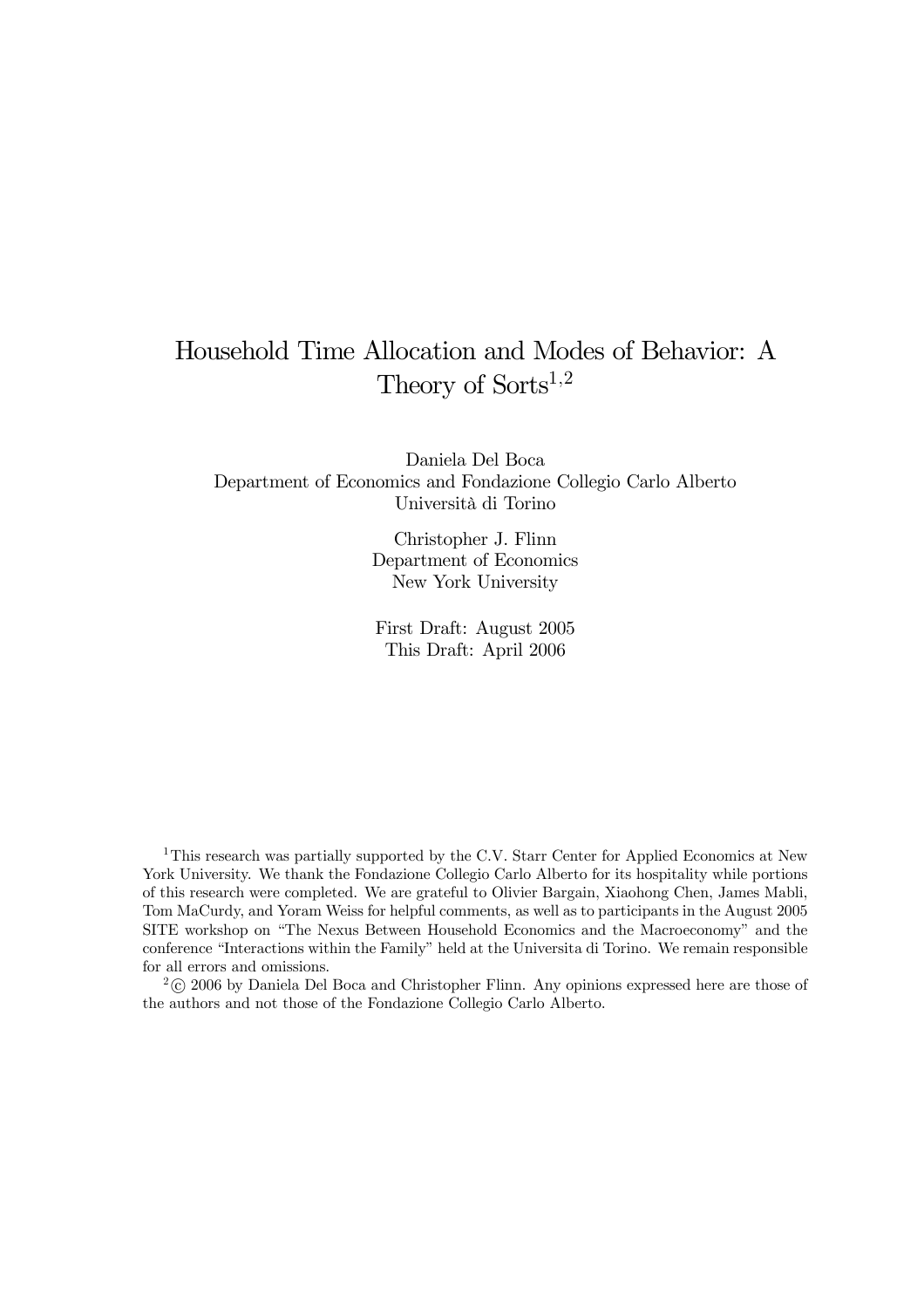#### Abstract

We make the point that a flexible specification of spousal preferences and household production technology precludes the possibility of using revealed preference data on household time allocations to determine the manner in which spouses interact. Under strong, but standard, assumptions regarding marriage market equilibria, marital sorting patterns can be used essentially as "out of sample" information that allows us to assess whether household behavior is cooperative. We use a sample of households drawn from a recent wave of the Panel Study of Income Dynamics, and find some evidence supporting the view that households behave in a cooperative manner.

JEL: D13, J12, J22 Keywords: Bilateral Matching, Household Time Allocation, Nash Bargaining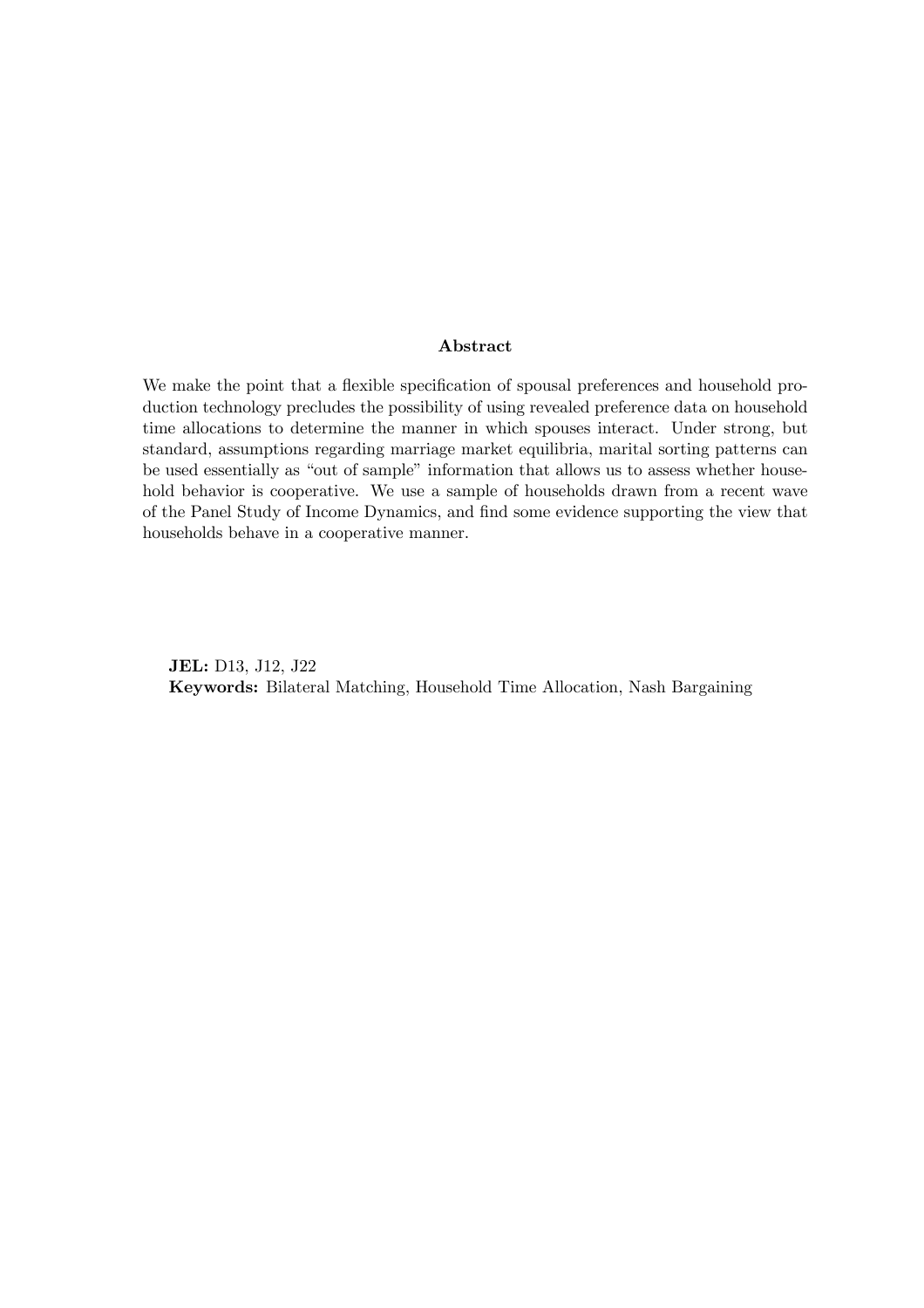### 1 Introduction

Most analyses of household behavior conducted at the microeconomic level posit cooperative behavior by spouses (for an exception, see Chen and Woolley (2001)). In fact, Chiappori and his coauthors (e.g., Chiappori (1992), Browning and Chiappori (1998)) have argued that all such models should posit efficiency as an identifying assumption when attempting to estimate individualistic preferences using data on household allocations. Such an assumption, however, leads to other difficult identification issues since the dependent variables, which are household allocations, are not uniquely determined.

In order to "close" the cooperative model, analysts have resorted to one of two devices. Since some of the original bargaining approaches to household behavior relied on the Nash bargaining axiomatic solution (e.g., Manser and Brown (1980) and McElroy and Horney (1981)), the use of some sort of refinement to select one of the continuum of possible outcomes associated with points on the Pareto frontier was a jumping off point (McElroy (1990)). While the use of a refinement approach solves the multiple equilibria problem, it does so at the cost of the necessity of specifying outside options and bargaining power weights (in the case of nonsymmetric Nash bargaining).

Alternatively, Chiappori and his collaborators (e.g., Chiappori (1988,1992), Browning et al. (1994), Browning and Chiappori (1998)) have proposed a data-based strategy to estimate the household utility function  $\mu U_1(x)+(1-\mu)U_2(x)$ , where  $\mu$  is the Pareto weight attached to the individualistic utility of agent 1, and  $x$  is a vector of consumption choices. The solution to this problem is guaranteed to lie on the Pareto frontier for  $\mu \in [0, 1]$ . Model identification is achieved through restrictions regarding the arguments of the weighting and individualistic utility functions as well as functional forms. Identification is achieved without resort to a specific axiomatic solution, with the data given the power to solve the multiple equilibria problem within the particular model structure.

While each of these competing approaches to the estimation of cooperative equilibria have their own advantages, both clearly have some unappealing aspects as well. From an econometric perspective, noncooperative equilibria are attractive since it is often straightforward to demonstrate existence and uniqueness given common specifications of spousal objectives, household production technologies, and constraint sets. Though cooperative equilibria lead each spouse to a superior welfare outcome in the absence of transactions costs associated with attaining the Pareto frontier, some prior empirical evidence suggests that the welfare gain to cooperative behavior may be small. For example, under strong functional form assumptions on individualistic utilities, Del Boca and Flinn (2006) found generally small differences between welfare levels associated with cooperative and noncooperative behavior in a sample of Italian married couples within a framework that allowed for the choice of mode of behavior. In analyzing the behavior of divorced parents, Del Boca and Flinn (1994) whose welfare was interdependent due to the presence of their child, the authors found little difference in the welfare of the parents under cooperative and noncooperative behavior. These results are quite idiosyncratic of course, and do not imply that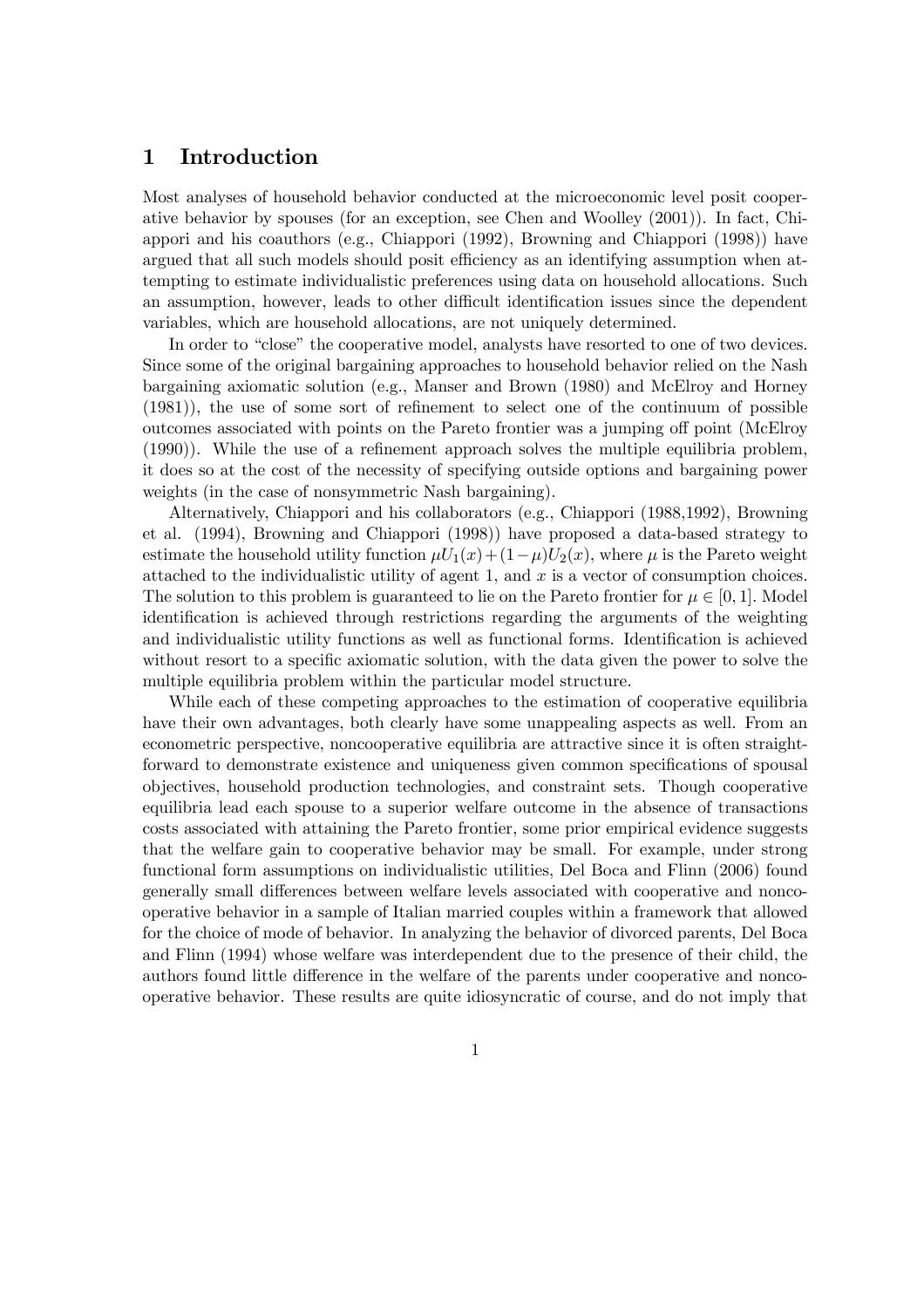expenditure patterns cannot be very different under alternative behavioral assumptions. However, they do raise the question of whether, in the presence of implementation costs associated with cooperative outcomes, spouses should choose cooperative solutions to the allocation problem.

In this paper we explore the issue of the "mode" of household behavior, and for simplicity focus on only two alternatives, Nash equilibrium (NE) and symmetric Nash bargaining (NB). We first show that after allowing for general forms of population heterogeneity in preferences, household productive ability, market productivity, and time endowments, it is not possible to distinguish between NE and NB on the basis of household time allocation decisions. To do so requires imposing homogeneity restrictions that may not be justifiable and are rarely tested.

Nevertheless, we show that the patterns of marital sorting observed in the data do contain information on the manner in which household members interact. We are by no means the first to point this out. Following the view of Becker (1991) that marriage is a partnership for joint production and consumption, several authors have analyzed aspects of the marriage market to explore marital behavior and the gains to marriage (e.g., Choo and Siow (2006), Dagsvik et al. (2001), Pollack (1990)). Other research has explored the effects of the marriage market on household behavior. While Aiyagari, Greenwood and Guner (2000) and Greenwood, Guner and Knowles (2003) have focused on the link between the marriage market and parental investments in children and patterns of intergenerational mobility, Fernandez et al. (2005) have studied the implication of marital sorting for household income inequality.

Micro analyses such as Browning et al. (2003), Seitz (1999), and Igiyun and Walsh (2004) have explored aspects of household formation that precede marriage to merge household models with marital sorting in order to explore the implications of spousal matching for intrahousehold allocations. While the objective of these papers is mainly to identify sharing rules and to consider with household allocations are efficient, we use marital sorting to investigate what type of interaction is most consistent with observed outcomes.

The basic idea of our approach can be summarized in the following way. We begin by assuming that spouses interact using some rule R, and then use the observed household time allocations, along with exogenously determined wages and nonlabor incomes, to "back out" the parameters characterizing both spouses within each household in the sample. Using these individual-specific parameters, we can then construct preference orderings for each male over all possible females in this marriage "sub-market" assuming the household allocations are chosen according to  $R$ , and we can construct the preference orderings for the females in a similar manner. Armed with these R-specific preference orderings, we then apply the Gale and Shapley (1962) - henceforth GS - bilateral matching algorithm to determine the predicted equilibrium matches under R. We then compare the correspondence between the predicted matches and the observed ones for  $R$  using a variety of metrics. This analysis is conducted for the two modes of behavior  $(R)$  we consider, symmetric Nash bargaining and Nash equilibrium, and we conclude by comparing the relative performance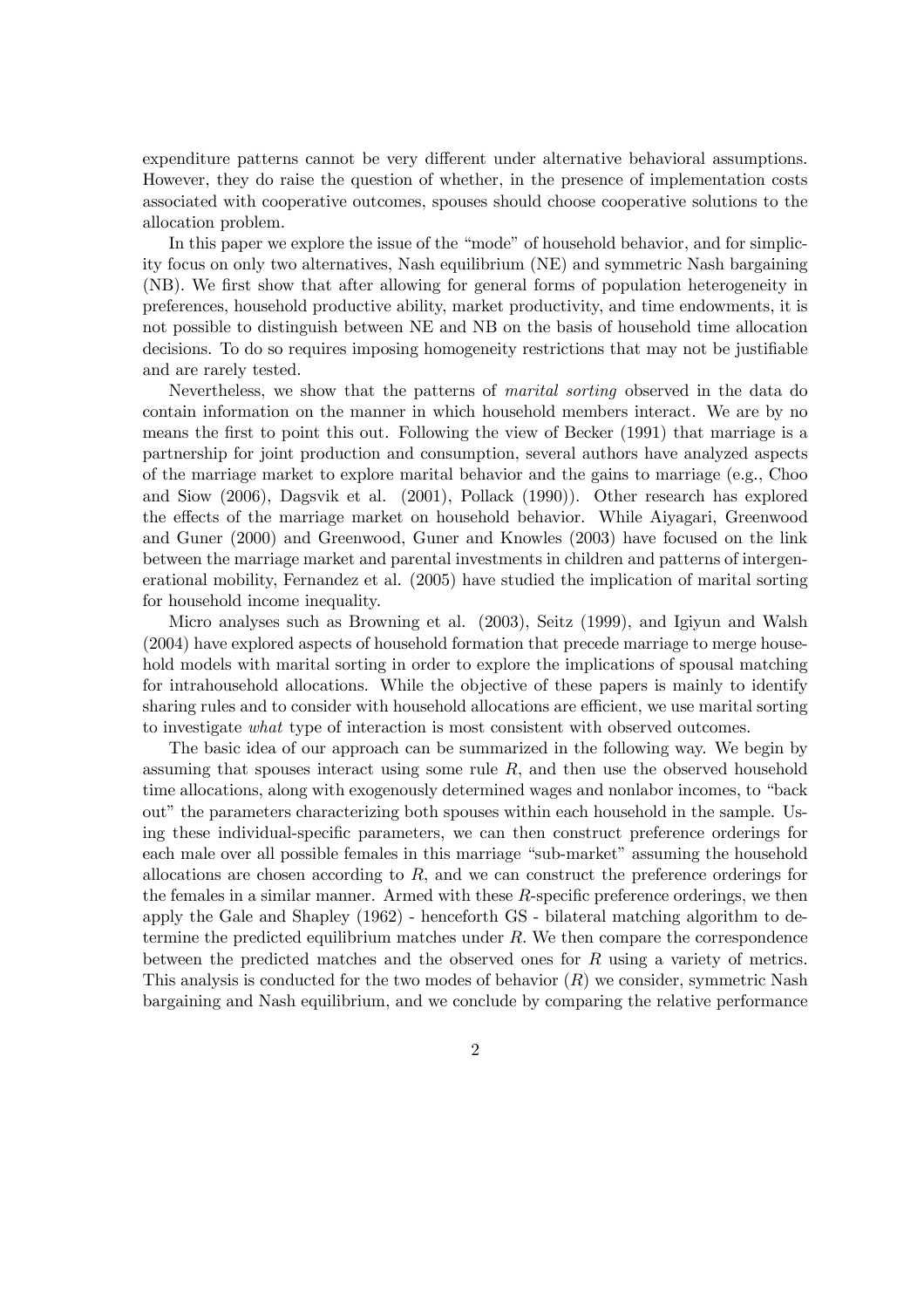of the two rules under the various metrics examined.

The plan of the paper is as follows. Section 2 contains the description of the model and the bilateral matching algorithm. In Section 3 we explore econometric issues, which are reasonably straightforward for the most part. Empirical results are presented in Section 4, and Section 5 contains a brief conclusion.

# 2 Model

A focus of our attention will be household formation. Without loss of empirical generality (as we shall see below), we will assume the following simple determination of household utility in a static context. We assume a Stone-Geary utility function for spouse  $i$  of the form

$$
u_i(l_i, K) = \alpha_i \ln(l_i - \lambda_i) + (1 - \alpha_i) \ln(K - \underline{K}_i), \ i = 1, 2,
$$

where  $l_i$  is the leisure of spouse i,  $\lambda_i$  is their leisure "subsistence level," K is a public good that is produced within the household,  $K_i$  is the subsistence level of the public good for spouse i, and  $\alpha_i$  is the preference weight attached to "discretionary" leisure. For purposes of model identification, we will normalize the subsistence level  $K_i = 0$ ,  $i = 1, 2$ . The household good  $K$  is produced according to a Cobb-Douglas technology

$$
K = \tau_1^{\delta_1} \tau_2^{\delta_2} M,
$$

where  $\tau_i$  is the time input of spouse i in household production,  $\delta_i$  is the elasticity of K with respect to time input  $\tau_i$ , and M is total income of the household, or

$$
M = w_1 h_1 + w_2 h_2 + y_1 + y_2,
$$

where  $w_i$  is the wage rate of spouse i,  $h_i$  is their hours of work, and  $y_i$  is the nonlabor income of spouse i. We assume that each of the production elasticities  $\delta_1$  and  $\delta_2$  is strictly positive, so that there are increasing returns to household production.<sup>1</sup> The "physical" time endowment of each spouse is  $T$ , and

$$
T = l_i + h_i + \tau_i, \ i = 1, 2.
$$

It will be convenient to think of there being a "notional" time endowment specific to each individual in the population. This notational time endowment is equal to  $\tilde{T}_i \equiv T - \lambda_i$ , where  $\lambda_i$  can be positive, negative, or zero.

Each individual has their own value of market productivity, with the value of their time in the market given by  $w_i$ . Moreover, each individual has a nonlabor income level of  $y_i$ . Both of these quantities are determined outside of the model.

 $1$ We have chosen not to impose constant returns to scale in this function for purposes of conducting the matching analysis conducted below.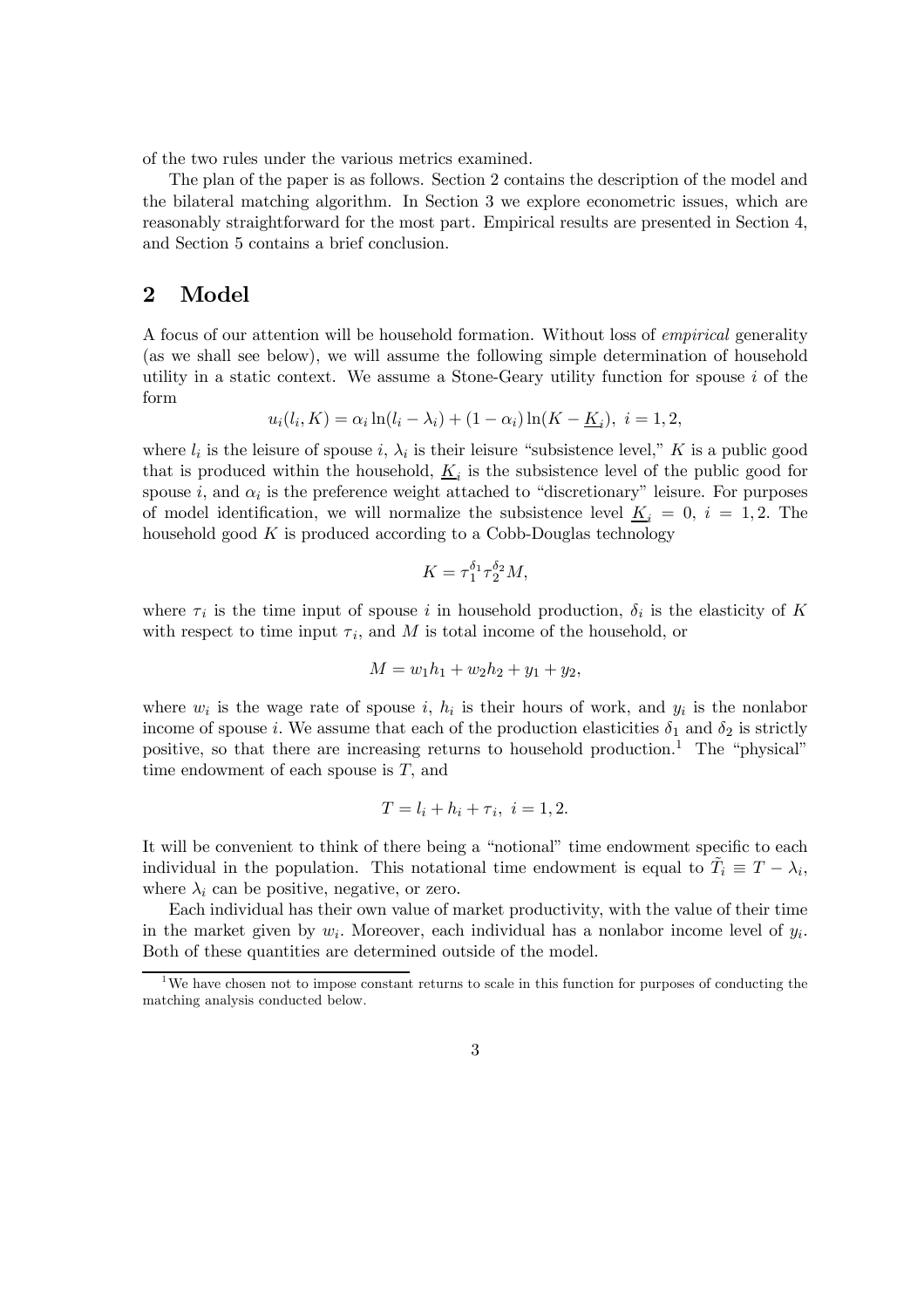Within our framework, all households in the population share the same preference and household production structure. The population is, however, characterized by heterogeneity in all of the parameters that appear in the functions defined above. The population consists of two types of agents, males (husbands) and females (wives). Each subpopulation is characterized by a distribution of characteristics particular to that type. The cumulative distribution function of characteristics of individuals of gender  $i$  is

$$
G_i(\alpha_i, \delta_i, \tilde{T}_i, w_i, y_i).
$$

Then a household is defined by the vector of state variables

$$
S = (\alpha_1, \delta_1, \tilde{T}_1, w_1, y_1) \cup (\alpha_2, \delta_2, \tilde{T}_2, w_2, y_2).
$$

Given a value of S, the household determines equilibrium time allocations and the resultant welfare distribution in the household according to some rule  $R$ . Thus  $R$  is a mapping from  $S$  into a vector of observable household choices, in our case given by the vector

$$
C=(h_1,h_2,\tau_1,\tau_2).
$$

Thus

$$
C = R(S). \tag{1}
$$

We will discuss specific properties of the mapping  $R$  below, but for now we assume that  $R$ assigns a unique value E to any vector  $S \in \Omega_S$ , where we will think of  $\Omega_S$  as the parameter space of household characteristics.

#### 2.1 Noncooperative Behavior

We begin our investigation of the time allocation decision of the household with the case of Nash equilibrium. Later we will turn our attention to cooperative models of household behavior.

The reaction function for spouse 1 in a household characterized by  $S$  is given by

$$
(h_1, \tau_1)^*(h_2, \tau_2; S) = \arg \max_{h_1, \tau_1} \alpha_1 \ln(\tilde{T}_1 - h_1 - \tau_1) + (1 - \alpha_1)[\delta_1 \ln \tau_1 + \delta_2 \ln \tau_2 + \ln(y + w_1 h_1 + w_2 h_2)].
$$

Assuming an interior solution for  $h<sub>1</sub><sup>2</sup>$  the solutions are given by continuously differentiable functions

$$
h_1^* = h_1^*(h_2, \tau_2; S)
$$
  

$$
\tau_1^* = \tau_1^*(h_2, \tau_2; S).
$$

<sup>&</sup>lt;sup>2</sup>Whenever  $\alpha_1 > 0$  and  $\delta_1 > 0$ , an interior solution for  $\tau_1$  is assured by the Inada condition.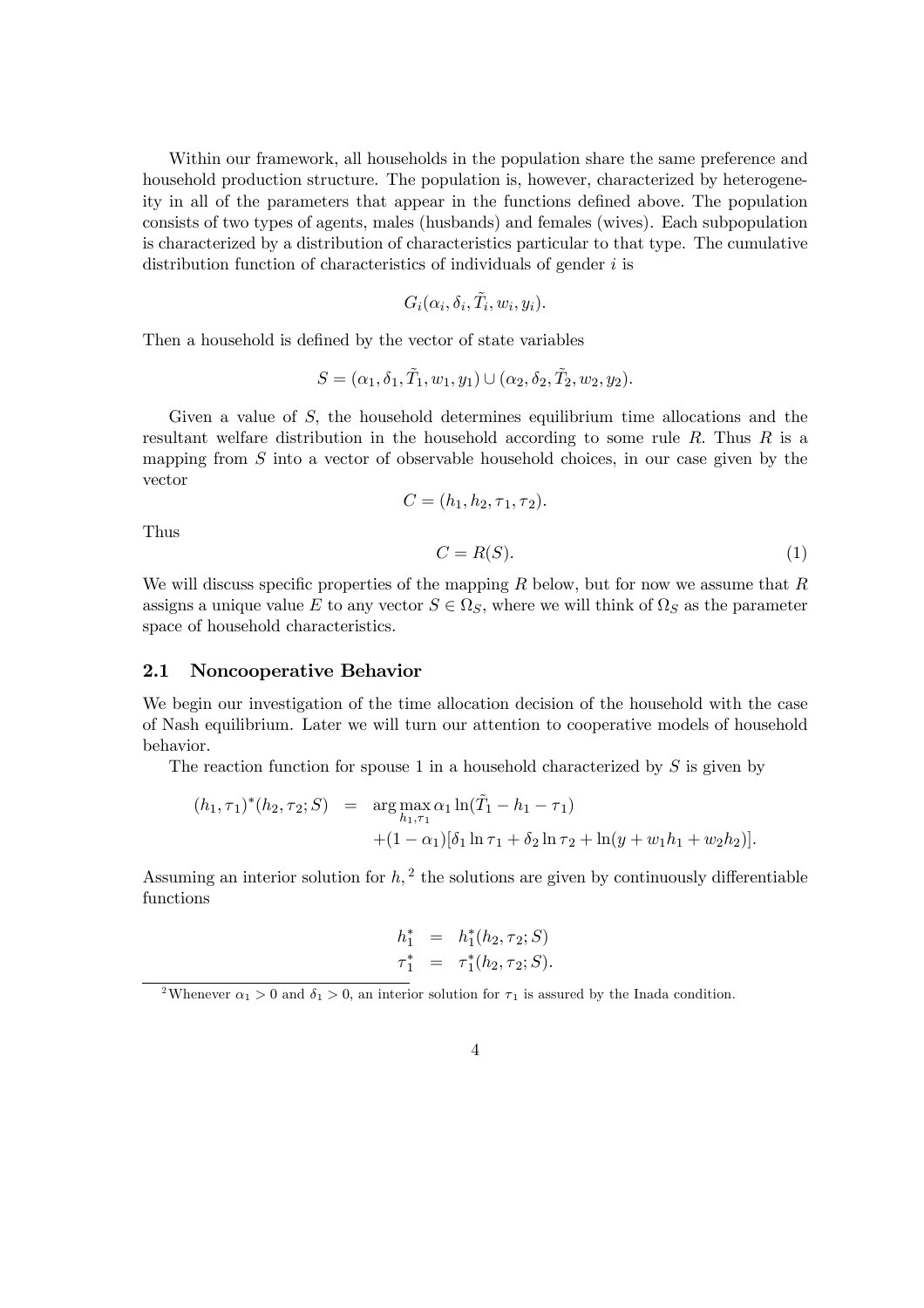An analogous pair of reaction functions exists for the second individual. Under our specification of preferences and the production technology, there exists a unique Nash equilibrium

$$
h_{1}^{**} = h_{1}^{*}(h_{2}^{**}; \tau_{2}^{**}; S)
$$
  
\n
$$
\tau_{1}^{**} = \tau_{1}^{*}(h_{2}^{**}, \tau_{2}^{**}; S)
$$
  
\n
$$
h_{2}^{**} = h_{2}^{*}(h_{1}^{**}, \tau_{1}^{**}; S)
$$
  
\n
$$
\tau_{2}^{**} = \tau_{2}^{*}(h_{1}^{**}, \tau_{1}^{**}; S).
$$

Insuring that  $h_1^{**}$  and  $h_2^{**}$  are both greater than zero requires restricting the parameter space  $\Omega$ <sub>S</sub>. We will provide further discussion on this point in the econometrics section below.

Associated with the Nash equilibrium is a welfare pair  $(V_1^{NE}(S), V_2^{NE}(S))$ . These values will be used as outside options in the Nash Bargaining part of the analysis. After considering the marital sorting process, we will justify the use of these values as threat points.3

#### 2.2 Symmetric Nash Bargaining

We consider the case of symmetric Nash bargaining, once again, without any loss of (empirical) generality. Denote the outside options of the husband and wife by  $Q_1(S, Z_1)$  and  $Q_2(S, Z_2)$ , where  $Z_i$  represents environmental characteristics for individual i that influence the value of the alternative to behaving cooperatively within marriage  $S$ . Then the Nash bargained household time allocation is

$$
(h_1^{NB}, \tau_1^{NB}, h_2^{NB}, \tau_2^{NB})(S, Z_1, Z_2)
$$
  
= 
$$
\arg \max_{h_1, \tau_1, h_2, \tau_2} (U_1(h_1, \tau_1, h_2, \tau_2; S) - Q_1(S, Z_1)) \times (U_2(h_1, \tau_1, h_2, \tau_2; S) - Q_2(S, Z_2)),
$$

where  $U_i(h_1, \tau_1, h_2, \tau_2; S) = \alpha_i \ln(\tilde{T}_i - h_i - \tau_i) + (1 - \alpha_i)[\delta_1 \ln \tau_1 + \delta_2 \ln \tau_2 + \ln(y_1 + y_2 + \tau_1)]$  $w_1h_1+w_2h_2$ ,  $i=1,2$ . Given our soon to be justified assumption that  $Q_i(S, Z_i) = V_i^{NE}(S)$ , we will dispense with the variables  $(Z_1, Z_2)$ , and write

$$
(h_1^{NB}, \tau_1^{NB}, h_2^{NB}, \tau_2^{NB})(S)
$$
  
= 
$$
\arg\max_{h_1, \tau_1, h_2, \tau_2} (U_1(h_1, \tau_1; S) - V_1^{NE}(S)) \times (U_2(h_2, \tau_2; S) - V_2^{NE}(S))
$$
 (2)

We note that since we restrict the parameter space  $\Omega_S$  so as to produce noncooperative time allocations that are strictly positive, the choices made under Nash bargaining, with the noncooperative equilibrium values serving as outside options, will be strictly positive as well.

<sup>&</sup>lt;sup>3</sup>We will consider the case in which there are an equal number of males and females in the population. In the marriage equilibrium we define all agents will have the possibility of being married to an individual of the opposite sex. We find that the value of marriage exceeds the value of living alone for all population members in equilibrium, so the correct outside option will be the value of noncooperative marriage.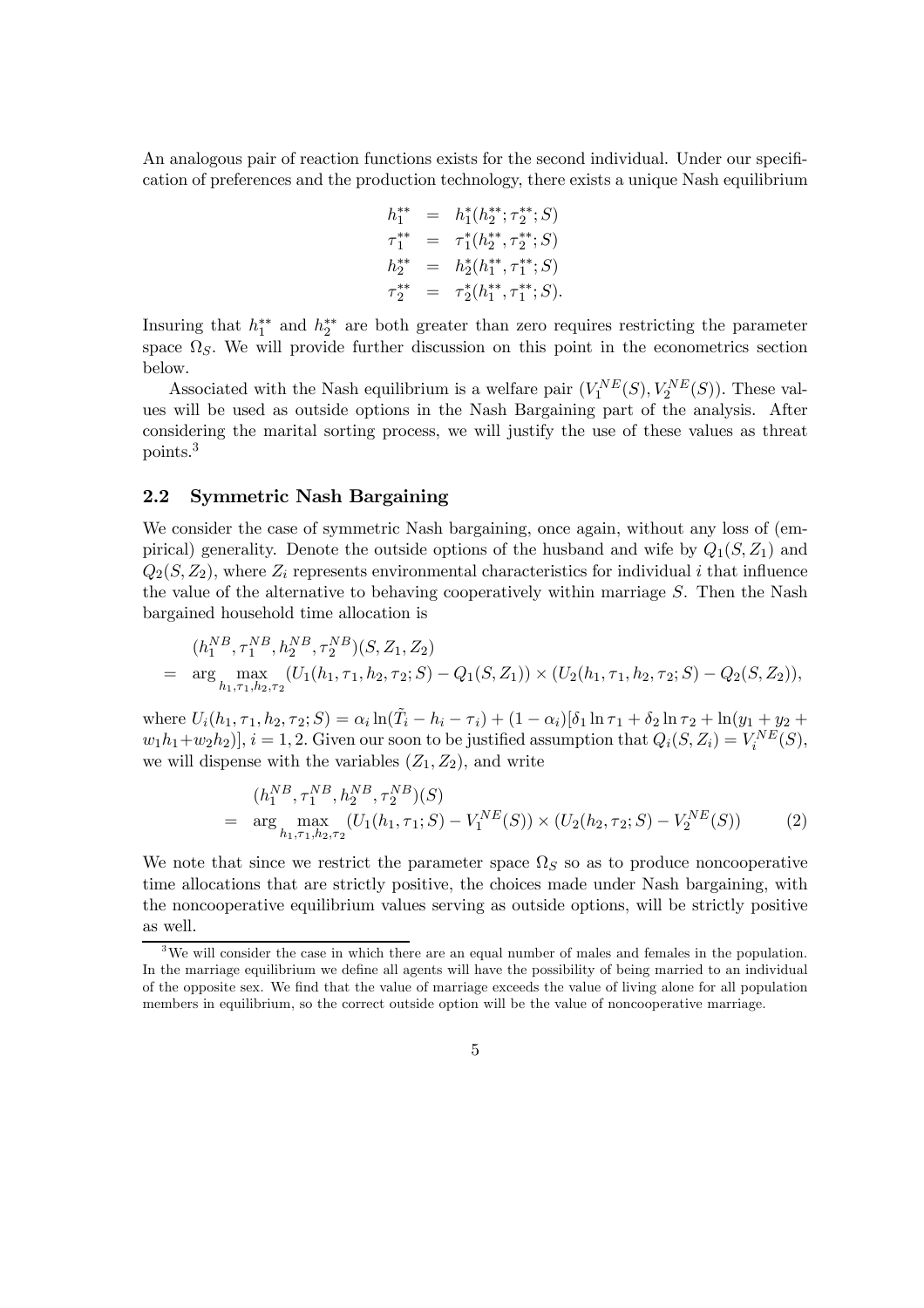#### 2.3 Single Agent Welfare

Single agents must produce their own household goods and as a result receive no "subsidy" from a partner in terms of time contributions to production  $4$  or money contributions through earnings and nonlabor income. Then the production technology the single individual i faces is

$$
K = \tau_i^{\delta_i} (y_i + w_i h_i), \tag{3}
$$

where we have used the convention  $0^0 = 1$  in eliminating the missing spouse's time contribution.<sup>5</sup> Then the single agent has a utility yield of

$$
V_i^0(S_i) = \max_{h_i, \tau_i} \alpha_i \ln(\tilde{T}_i - h_i - \tau_i)
$$
  
 
$$
+ (1 - \alpha_i)[\delta_i \ln \tau_i + \ln(y_i + w_i h_i)],
$$

where  $S_i \equiv (\alpha_i, \delta_i, \tilde{T}_i, w_i, y_i)$ .

#### 2.4 Marital Sorting

The subpopulation distributions  $G_1$  and  $G_2$  are assumed to exogenously determined. The marriage model equilibrium which matches males an females produces an endogenous joint distribution of S, which we denote by  $H(S)$ , of which  $G_1$  and  $G_2$  are appropriately defined marginal distributions.

We consider the case of a closed population in which there exists a total of 2N individuals, equally divided between males and females. Male  $i$  is defined by his vector of characteristics

$$
m_i = (\alpha_{1i}, \delta_{1i}, \tilde{T}_{1i}, w_{1i}, y_{1i}),
$$

while female  $j$  is defined by her characteristics vector

$$
f_j = (\alpha_{2j}, \delta_{2j}, \tilde{T}_{2j}, w_{2j}, y_{2j}).
$$

Following GS, we consider the simple case in which their exists a marriage market in which individuals from the different subpopulations are matched one-to-one, all individual characteristics are perfectly observable, and the market clears instantaneously. Each male has preferences over possible mates, with the preference ordering of male  $m_i$  given by  $P(m_i)$ .

Similarly, the preference ordering of woman j is given by  $P(f_i)$ . In each case, the preference ordering amounts to a sequence of potential mates ranked in descending order,

<sup>4</sup>Our specification of household production and utility could lead to "negative" subsidies if the spouse provides less than 1 unit of time to household production. Income externalities could be zero but never negative.

<sup>&</sup>lt;sup>5</sup>That is, the missing spouse has an associated  $\delta$  equal to 0 and supplies 0 amounts of time to household production.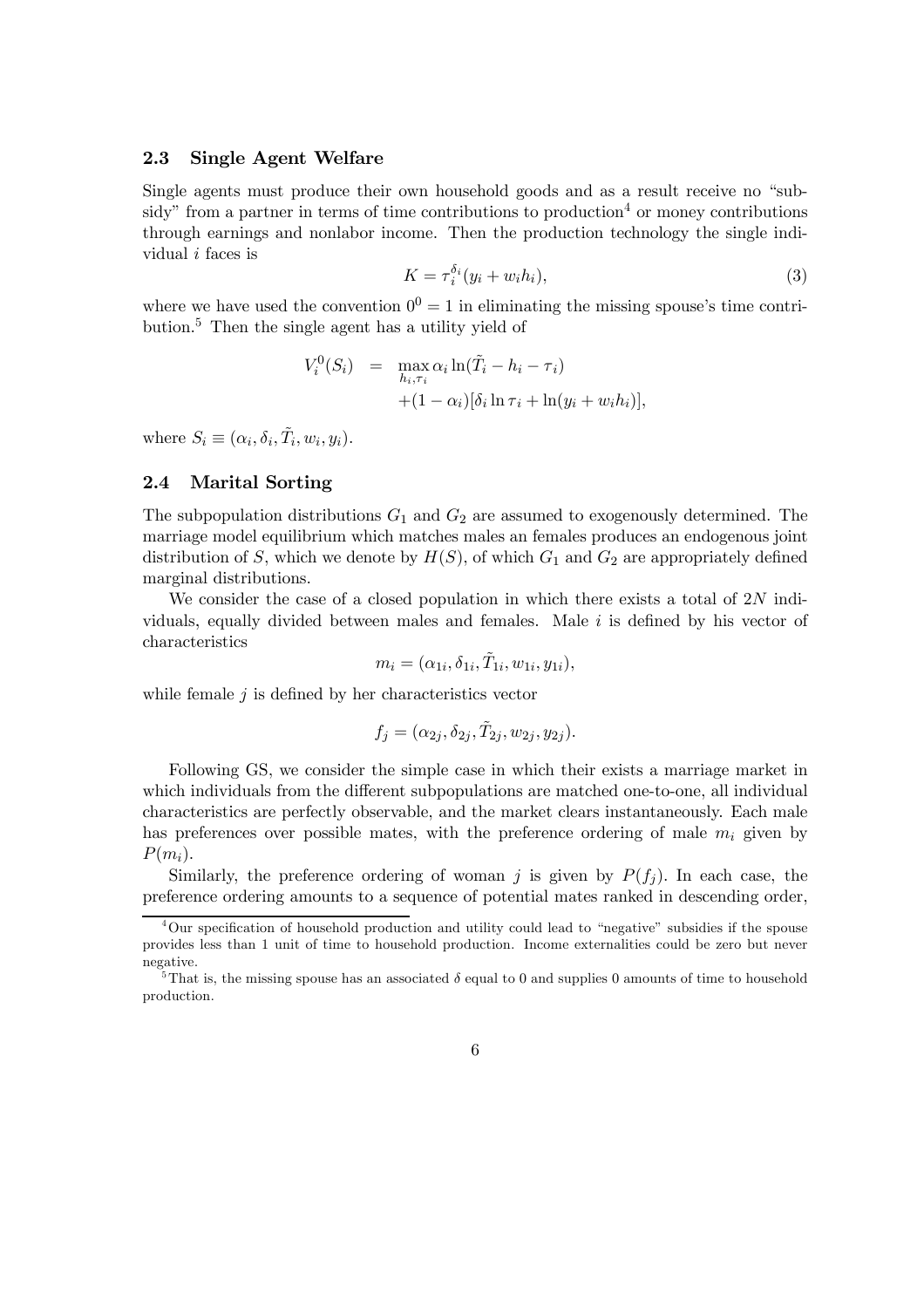and may include ties. In addition, remaining single may dominate being married to certain individuals of the opposite sex. The value of this state we shall denote by  $f_0$  to a male (that is, the "null" female) and  $m_0$  if we are describing the preference ordering of a female. For example, with  $N = 5$ , we could have

$$
P(m_4) = f_3, f_1, f_2, f_5, f_4.
$$

That is, male 4's first choice as a mate is female 3, followed by 1, 2, 5, and 4. The preferences of female 2 might be represented by

$$
P(f_2) = m_4, m_1, m_3, m_0.
$$
\n<sup>(4)</sup>

In this case, she prefers male 4 to male 1 to male 3, and would rather live alone than be married to either male 2 or male 5. As soon as we hit the null individual in the preference ordering, the ordering "stops."

A marriage market is defined by  $(M, F; P)$ , where

$$
P = \{P(m_1), ..., P(m_N); P(f_1), ... P(f_N)\}
$$

is the collection of preferences in the population,  $M = \{m_1, ..., m_N\}$ , and  $F = \{f_1, ..., f_N\}$ . Then we have the following:

**Definition 1** A matching  $\mu$  is a one-to-one correspondence from the set  $M \cup F$  onto itself of order 2 (that is  $\mu^2(x) = x$ ) such that  $\mu(m) \in F$  and  $\mu(f) \in M$ . We refer to  $\mu(x)$  as the mate of x.

The notation  $\mu^2(x) = x$  is read as  $\mu(\mu(x))$ , and just means that the mate of individual  $x's$  mate is individual x.

**Definition 2** The matching  $\mu$  is individually rational if each agent is acceptable to his or her mate. That is, a matching is individually rational if it is not blocked by any (individual) agent.

This is a weak concept, particularly in our application, since matched individuals will almost invariably be better off than unmatched individuals no matter what the quality level of their mate. A stronger notion is one of stability. Say that a matching  $\mu$  has resulted in  $\mu(m_i) = f_j$  and  $\mu(f_k) = m_l$ , but that male i strictly prefers  $f_k$  to  $f_j$  and female  $f_k$  strictly prefers  $m_i$  to  $m_l$ . Then the pair  $(m_i, f_k)$  can deviate from the matching assignment  $\mu$  and improve their welfare. Such a match is unstable in the terminology of GS.

**Definition 3** A matching  $\mu$  is stable if it is not blocked by any individual or any pair or agents.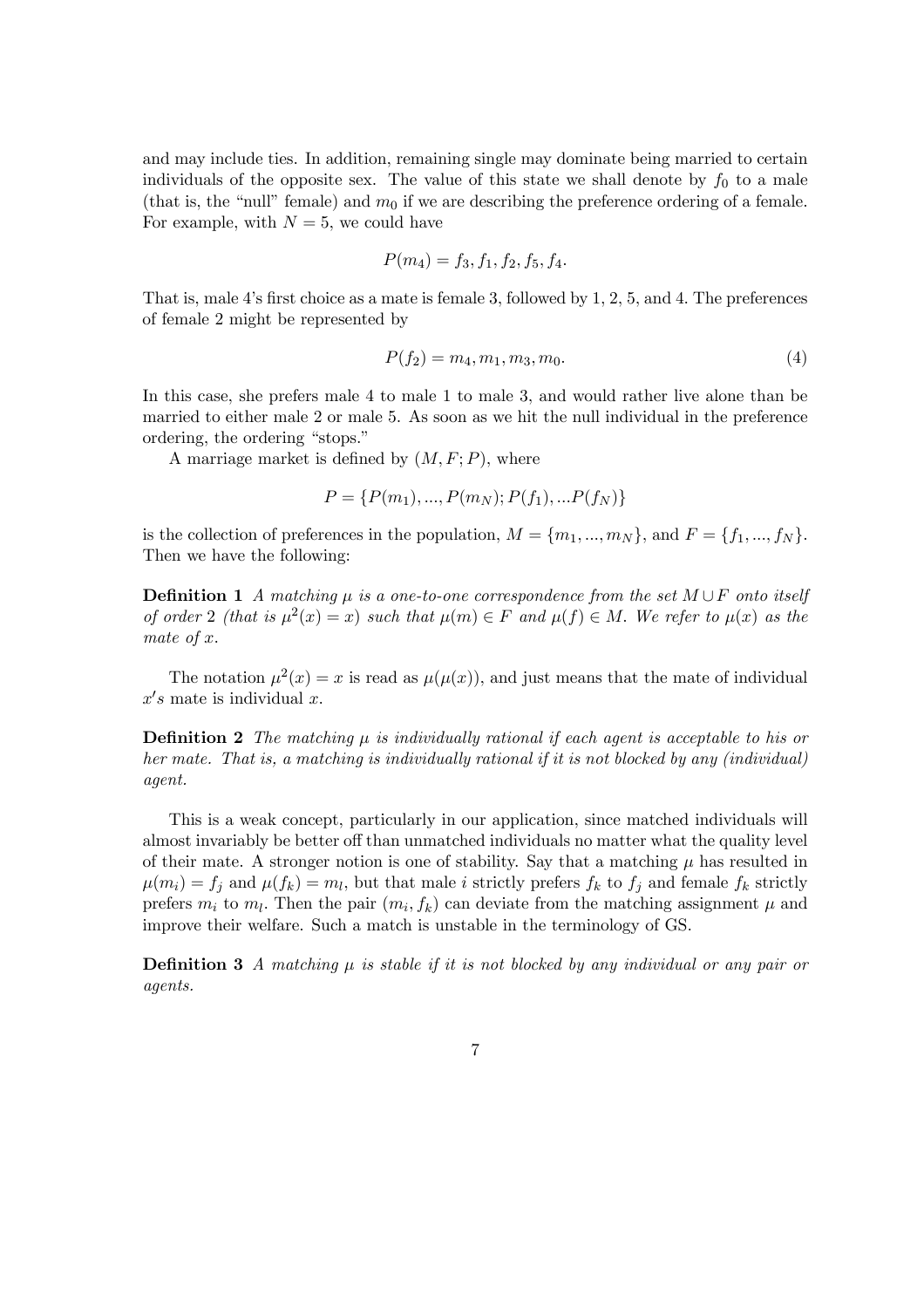The main achievement of GS was to set out an algorithm for finding an equilibrium of the marriage game that was decentralized and constructive in the sense of establishing that at least one stable matching equilibrium exists. They assumed that preferences of agents were public information and a convention regarding the meeting and offering technology. Roth and Sotomayer (1990) devote considerable attention to the design of mechanisms that elicit truthful revelation of preference orderings when preferences are not public information, and also explore alternative meeting and proposal technologies. These important issues will be of less importance to us here given the nature of the application and the econometric and empirical focus of our analysis.

In our application a male individual i is characterized by the vector  $m_i = (\alpha_{1i}, \delta_{1i}, \tilde{T}_{1i}, w_{1i}, y_{1i}).$ His induced preference ordering over the females  $f_1, \ldots, f_N$  is determined by R in the following manner. If  $m_i$  and  $f_j$  are matched, then the household is characterized by

$$
S_{i,j} = m_i \cup f_j. \tag{5}
$$

Then equilibrium time allocations in the household are given by

$$
C_{ij}(R) = R(S_{ij}).\tag{6}
$$

Given our assumptions regarding the form of the "payoff" functions to i and j, we can define the value to  $m_i$  of being matched with  $f_j$  under R as

$$
V_i(j;R) = \alpha_{1i} \ln(l_1^*(S_{ij};R)) + (1 - \alpha_{1i}) \ln(\tau_1^*(S_{ij};R)^{\delta_{1i}} \tau_2^*(S_{ij};R)^{\delta_{2j}} \times (w_{1i}h_1^*(S_{ij};R) + w_{2j}h_2^*(S_{ij};R) + y_{1i} + y_{2j})).
$$

Given behavioral mode  $R$ , the preference ordering of i is given by

$$
P(m_i|R) = f_{(1)}^i(R), f_{(2)}^i(R), ..., f_{(N)}^i(R),
$$

where

$$
V_i(f^i_{(1)}(R);R) > V_i(f^i_{(2)}(R);R) > \dots > V_i(f^i_{(N)}(R);R).
$$

Given knowledge of  $m_i$ ,  $f_i$ , and  $R$ , the preference ordering of all population members is determined. This implies the following.

#### **Definition 4** A marriage market is defined by  $(M, F; R)$ .

An equilibrium assignment is a function of marriage market characteristics. Then the set of stable matchings is determined by the characteristics vectors  $M$  and  $F$  and the behavioral model R, or  $\Theta(M, F; R)$ . Now there may exist, and generally do exist, multiple stable assignment equilibria. Among this set of equilibria, attention has focused on the two "extreme" stable matchings, the one that is most beneficial to men and the one most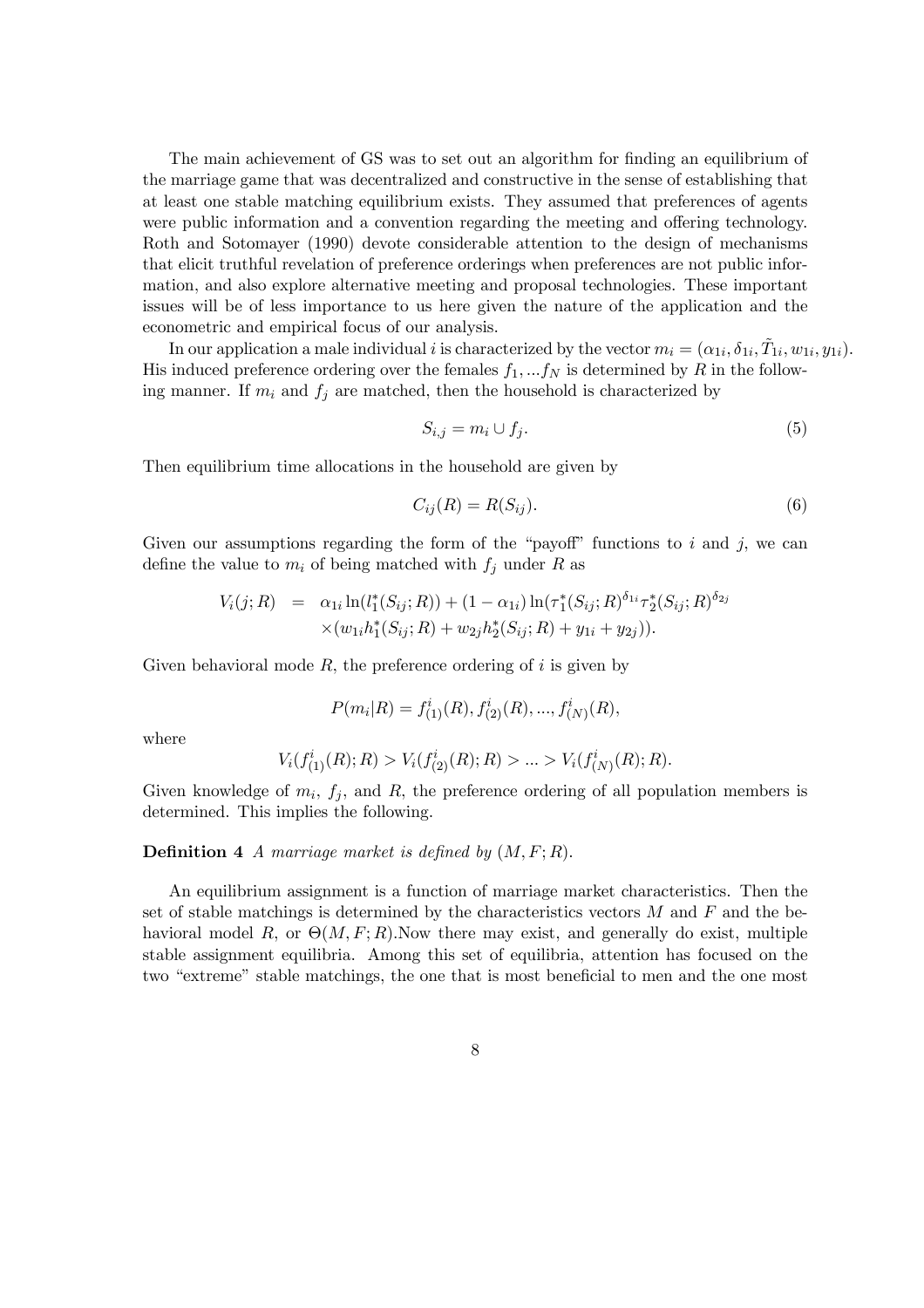beneficial to women. $6$  The GS matching algorithm, which they termed "deferred acceptance," enables one to determine at least these two, of the many possible, equilibria in a straightforward manner. We describe the computation of the male-preferred equilibrium. In a given round,

- 1. Each male not tentatively matched with a female makes a marriage proposal to the woman he most prefers among the set of women who have not rejected a previous proposal of his. If he prefers the state of being single to any of the women in his choice set, he makes no offer.
- 2. Each woman (tentatively) accepts the proposal that yields the maximum payoff to her from the set of offers made to her during the round plus the value of the match with the offer she carries over from the previous round (she may reject one or more proposals because the option of remaining single dominates them). Any man whose offer is refused in the period cannot make another marriage proposal to the woman rejecting him in future rounds.
- 3. The process is repeated until no man makes a marriage proposal to any woman.

The female preferred stable matching equilibrium is found in the identical way after reversing the roles of two sexes as proposers and responders.

There may well exist other stable matchings besides these two. Given the generality of the preference structure, the size of the individual characteristic space, and the number of individuals in the marriage market in our empirical analysis (877), it is not possible to attempt to enumerate all possible stable matchings. We have computed the predicted marriage assignments using estimates of the state vectors  $m_i$  and  $f_j$  under the two R that we consider. We found that the same pairs were matched in over 96 percent of the cases in the male-preferred and female-preferred matchings. As a result, we use pairings from the male-preferred equilibria only in all of the empirical work that follows. The reader should bear in mind that other equilibria exist, even if they are not so different in metrics of concern to us in this exercise.

# 3 Econometrics

We consider estimation of the marriage market equilibrium in sequence. We begin with the issue of the estimation of  $(M, F)$ , the distribution of gender types. In this paper we do not treat the difficult censoring issues that arise when not all household members supply time to the labor market or in household production. Then, given that there are no corner solutions in the time allocation decisions with the household, we are able to posit that the entire vector

$$
A_k = (h_{1k}, h_{2k}, \tau_{1k}, \tau_{2k}, w_{1k}, w_{2k}, y_{1k}, y_{2k}), \ k = 1, ..., N,
$$

 $6$ When there is a unique equilibrium these stable matchings are identical, of course.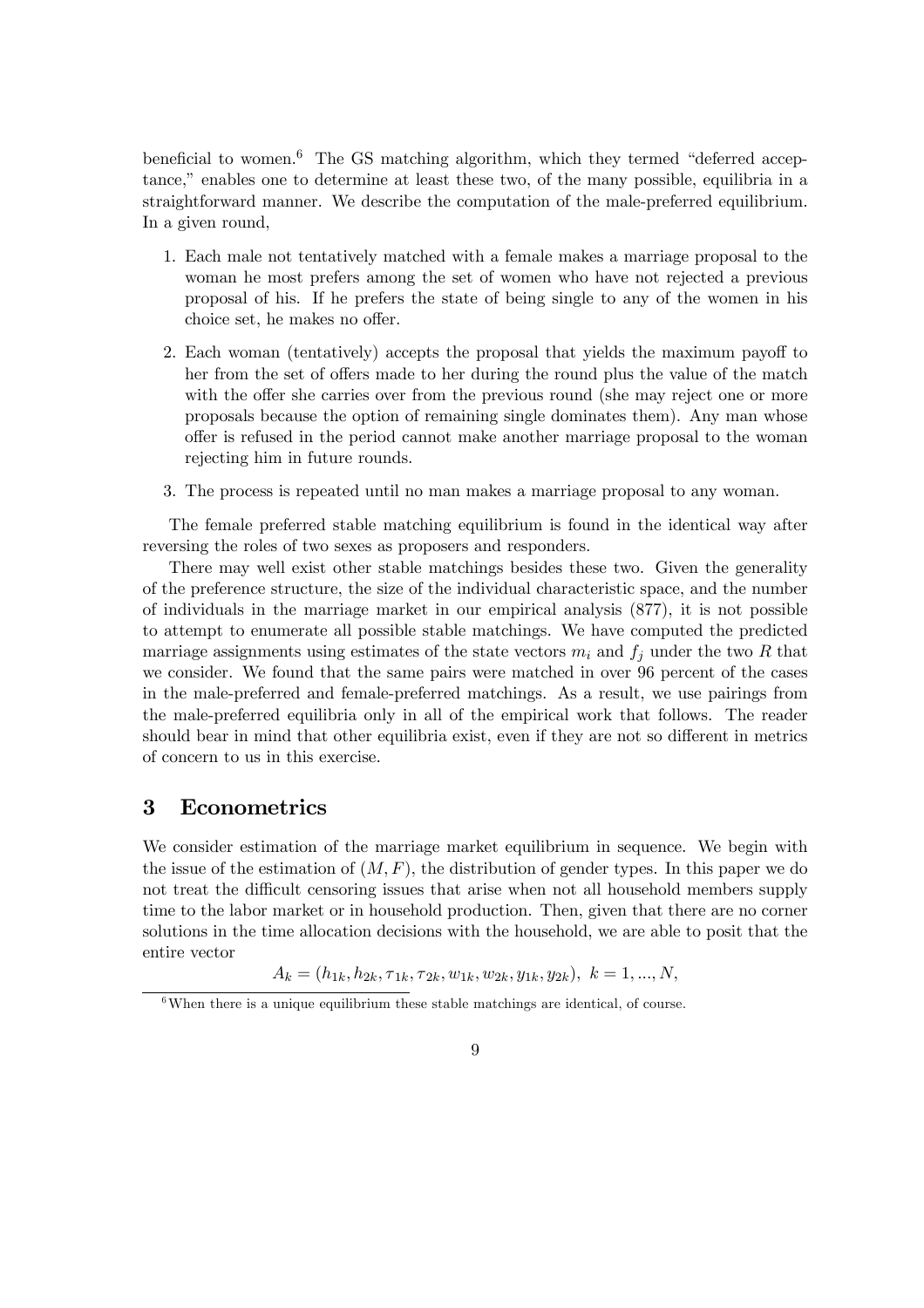is observable by the analyst, where we have constructed the male and female indexing so that in the data male i is married to female i,  $i = 1, ..., N$ , in the data. It will be useful to partition this vector into two subvectors,

$$
A_k^1 = (h_{1k}, h_{2k}, \tau_{1k}, \tau_{2k}), A_k^2 = (w_{1k}, w_{2k}, y_{1k}, y_{2k}),
$$

with  $A_k^1$  representing the (endogenous) time allocations of household k and  $A_k^2$  the observable (to the analyst) state variables. The unobservable state variables in household k are  $(\alpha_{1k}, \alpha_{2k}, \tilde{T}_{1k}, \tilde{T}_{2k}, \delta_{1k}, \delta_{2k})$ . As will become apparent soon, we will require further restrictions on the variability in the unobservable characteristics if we are to be able to nonparametrically identify the model. We will restrict the  $\alpha_{ik}$ ,  $i = 1, 2, k = 1, ..., N$ , to have no variation within the population of males and females (individually), so that

$$
\alpha_{1i} = \alpha_1,\n\alpha_{2i} = \alpha_2, i = 1, ..., N.
$$

Assume that the values  $\alpha_1$  and  $\alpha_2$  are known, for now. Then denote the remaining unobserved household characteristics by

$$
A_k^3 = (\tilde{T}_{1k}, \tilde{T}_{2k}, \delta_{1k}, \delta_{2k}).
$$

The data used in the empirical work discussed below are drawn from the Panel Study of Income Dynamics (PSID). In keeping with the static setting of the model, we use data pertaining to household characteristics and time allocation decisions in one year, 2000. We chose this year because information on the time spent in household tasks is widely available for both spouses in that year.

We assume that the PSID is randomly drawn from the population distribution of married households in this year (which is an unlikely situation, admittedly), and that all households in the population belong to one unified marriage market. As we shall see below, this assumption is critical if we are to perform meaningful statistical analyses of the PSID data. Within this marriage market, assumed large, we consider the restrictive case in which there exists an equal number of males and females, with the stable match implying all agents are married. The characteristic vectors defining males and females, m and f, have associated distribution functions  $G_1$  and  $G_2$ , respectively. Since we have a random sample of households, we also have a random sample of household members *given* the marriage assignment rule.

Using a random sample of N households from the population marriage market, the first task is to estimate the distribution functions  $G_1$  and  $G_2$ . For household k, we can restate (1) as

$$
A_k^1 = R(A_k^2 \cup A_k^3).
$$

10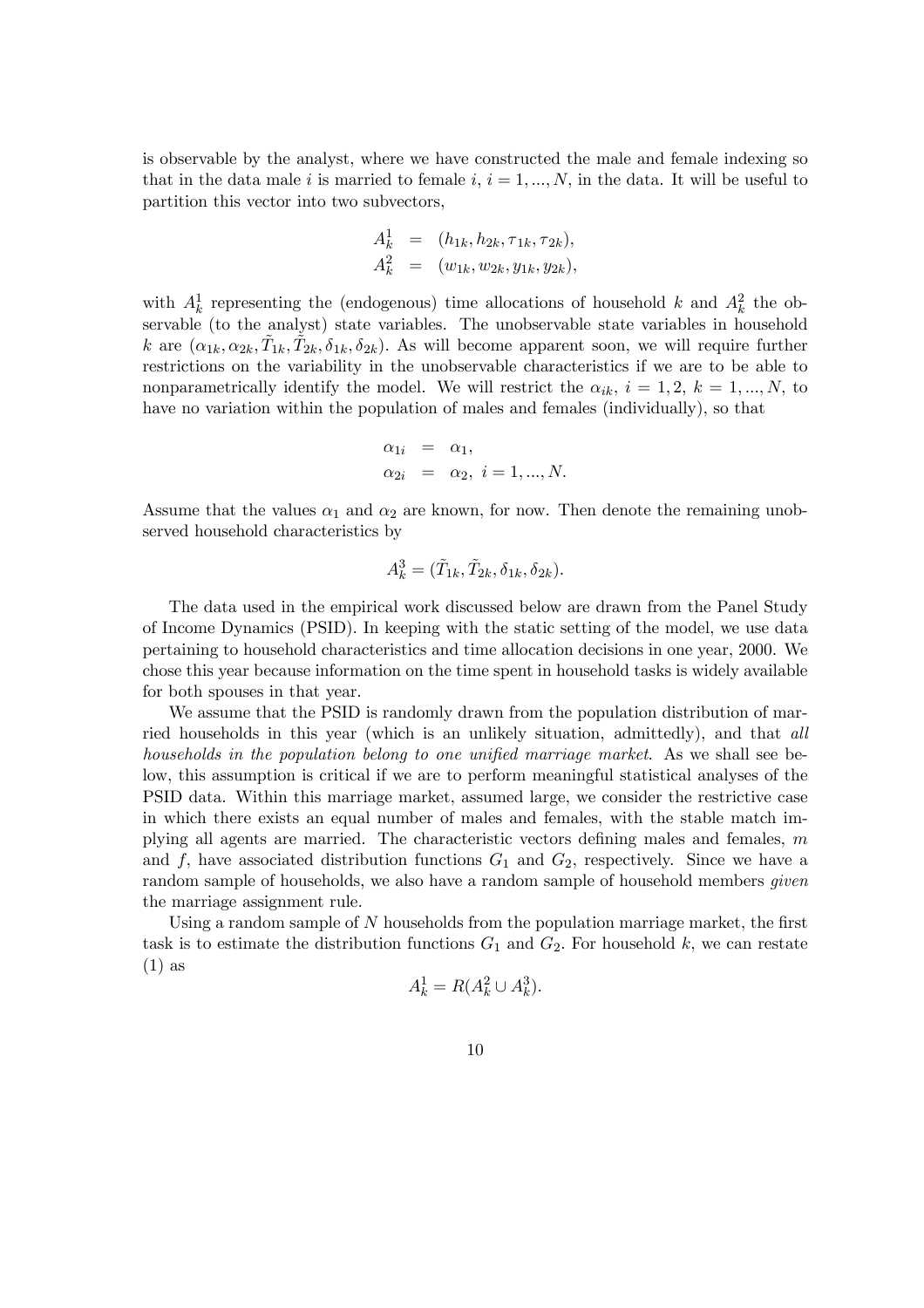Proposition 5 Assume all households in the population behave according to R, and that R is invertible in the sense that there is a unique value of  $A_k^3$  such that

$$
A_k^3 = R^{-1}(A_k^1 \cup A_k^2) \tag{7}
$$

for all values of  $A^1_k\cup A^2_k$ . Then the distributions  $G_1$  and  $G_2$  are nonparametrically identified and can be consistently estimated.

*Proof:* Given knowledge and invertibility of R, then  $R^{-1}$  is a known function. If  $A_k^1$ and  $A_k^2$  are observed without error, then the vector  $A_K^3$  is observable as well. Since the vectors  $A_k^1$  and  $A_k^2$  are observed for a random sample of households, then  $A_k^3$  is as well. Define the vectors

$$
X_k = (A_k^3, w_{1k}, w_{2k}, y_{1k}, y_{2k}),
$$
  
\n
$$
X_k^1 = (\tilde{T}_{1k}, \delta_{1k}, w_{1k}, y_{1k}),
$$
  
\n
$$
X_k^2 = (\tilde{T}_{2k}, \delta_{2k}, w_{2k}, y_{2k}).
$$

The vector  $X_k^1$  is an i.i.d. draw from  $G_1$  and  $X_k^2$  is an i.i.d. draw from  $G_2$ . Then define

$$
\hat{G}_1^N(x) = N^{-1} \sum_{k=1}^N \chi(X_k^1 \le x),
$$
  

$$
\hat{G}_2^N(x) = N^{-1} \sum_{k=1}^N \chi(X_k^2 \le x).
$$

Since  $\{X_1^1, \dots, X_N^1\}$  and  $\{X_1^2, \dots, X_N^2\}$  are both random samples from their respective populations, we know that

$$
\operatorname{plim}_{N \to \infty} \hat{G}_i^N(x) = G_i(x), \ i = 1, 2,
$$

by the Glivenko-Cantelli Theorem. $\blacksquare$ 

The following important implication immediately follows.

**Proposition 6** Let  $\Re$  be the set of equilibrium rules that determine time allocations in the household that are invertible in the sense of (7). Then all  $R \in \mathbb{R}$  are equivalent descriptions of sample information.

*Proof:* Consider a household k in the sample. We observe four household choices  $D_k^1 =$  $(h_{1k}, h_{2k}, \tau_{1k}, \tau_{2k})$  and we have four unobservable characteristics of the spouses. Thus given any  $D_k^2 = (w_{1k}, w_{2k}, y_{1k}, y_{2k})$  and any  $R \in \mathbb{R}$ , there exists a unique vector of characteristics  $(\tilde{T}_{1k}, \tilde{T}_{2k}, \delta_{1k}, \delta_{2k})$  that generate  $D_k^1$ , or

$$
D_k^1 = \Gamma(\tilde{T}_{1k}(R), \tilde{T}_{2k}(R), \delta_{1k}(R), \delta_{2k}(R)|D_k^2, R).
$$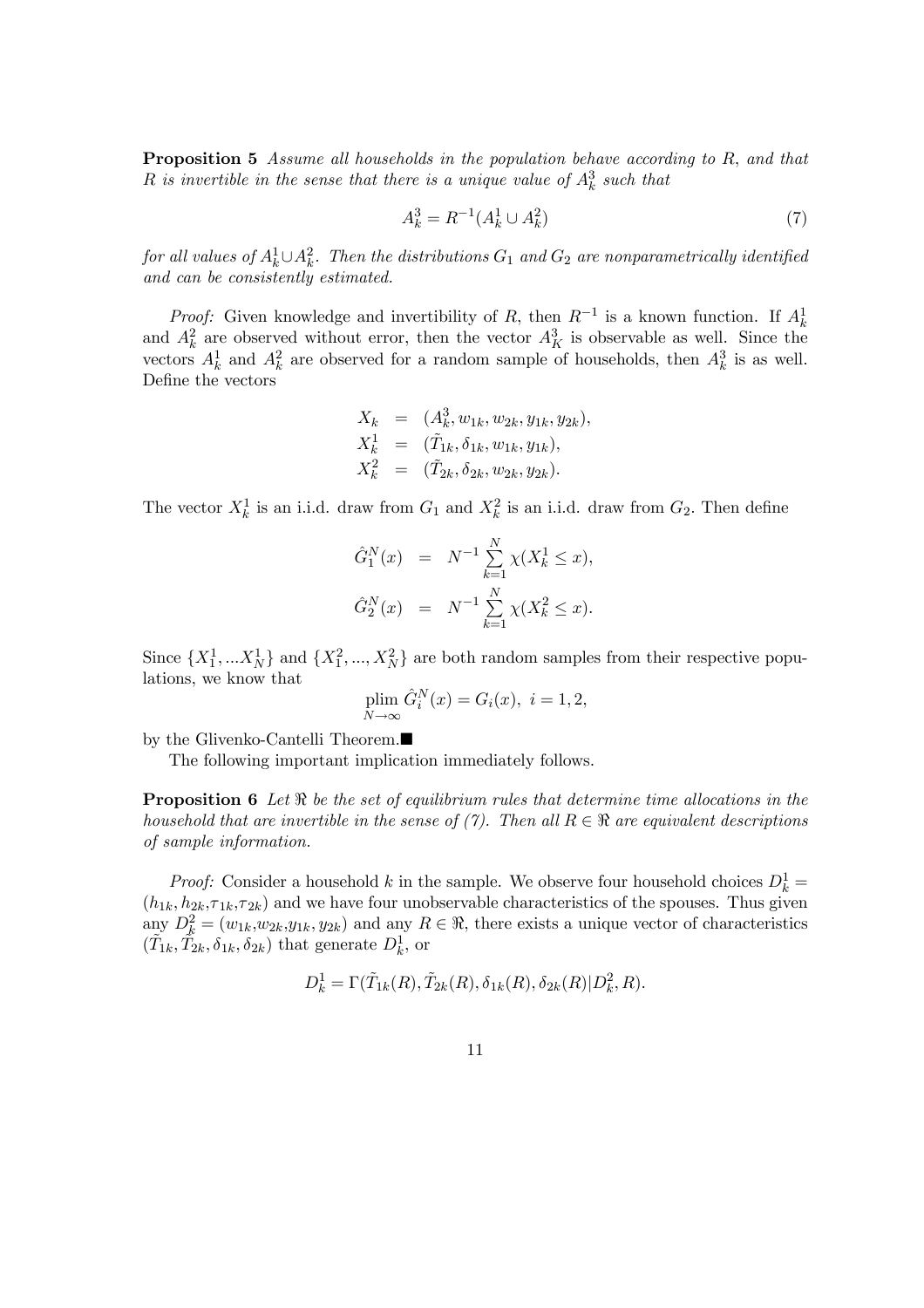Then for any two  $R, R' \in \mathbb{R}, R \neq R'$ ,

$$
\Gamma(\tilde{T}_{1k}(R), \tilde{T}_{2k}(R), \delta_{1k}(R), \delta_{2k}(R)|D_k^2, R) \n= \Gamma(\tilde{T}_{1k}(R'), \tilde{T}_{2k}(R'), \delta_{1k}(R'), \delta_{2k}(R')|D_k^2, R'),
$$

which describes a correspondence between  $(\tilde{T}_{1k}, \tilde{T}_{2k}, \delta_{1k}, \delta_{2k})(R)$  and  $(\tilde{T}_{1k}, \tilde{T}_{2k}, \delta_{1k}, \delta_{2k})(R')$ .

Consider any distance function

 $\mathbb{Q}(D^1_k, \hat{D}^1_k(\tilde{T}_{1k}, \tilde{T}_{2k}, \delta_{1k}, \delta_{2k}|D^2_k, R)),$ 

where  $\hat{D}_k^1$  is the predicted value of the household time allocations given the characteristics  $(\tilde{T}_{1k}, \tilde{T}_{2k}, \tilde{\delta}_{1k}, \tilde{\delta}_{2k}), D_k^2$ , and R. But given invertibility

$$
(\tilde{T}_{1k}(R), \tilde{T}_{2k}(R), \delta_{1k}(R), \delta_{2k}(R)|D_k^2, R) = \arg \min \mathbb{Q}(D_k^1, \hat{D}_k^1(\tilde{T}_{1k}, \tilde{T}_{2k}, \delta_{1k}, \delta_{2k}|D_k^2, R))
$$

and

$$
\mathbb{Q}(D_k^1, \hat{D}_k^1((\tilde{T}_{1k}(R), \tilde{T}_{2k}(R), \delta_{1k}(R), \delta_{2k}(R)|D_k^2, R)|D_k^2, R)) = 0,
$$
  

$$
\forall R \in \mathbb{R}
$$

 $\blacksquare$ 

Because of the flexible parameterization of spouses in terms of their types, if  $\Re$  contains more than one element there are multiple ways to "reparameterize" the data, in essence. The cardinality of  $\Re$  depends on assumptions made regarding the functional form of the utility and household production functions and the features of the data. Since the proof is not especially instructive, we simply state the following.

Proposition 7 For Stone-Geary utility functions and the Cobb-Douglas home good production technology and for a population in which both household members supply time to the market, the Nash equilibrium and the symmetric Nash bargaining behavioral rules both belong to  $\Re$ .

This proposition carries the important implication that it is not possible to determine whether household members (in the general population) operate under Nash equilibrium or Nash bargaining rules of behavior by observing only within household behavior. This "impossibility" result mainly results from the flexible specification of population heterogeneity. Clearly, by restricting the variability of these underlying parameters in the population, it will generally be possible to develop tests pitting the two forms of behavior against one another, but the outcome of such a test will be heavily dependent upon the parametric restrictions adopted.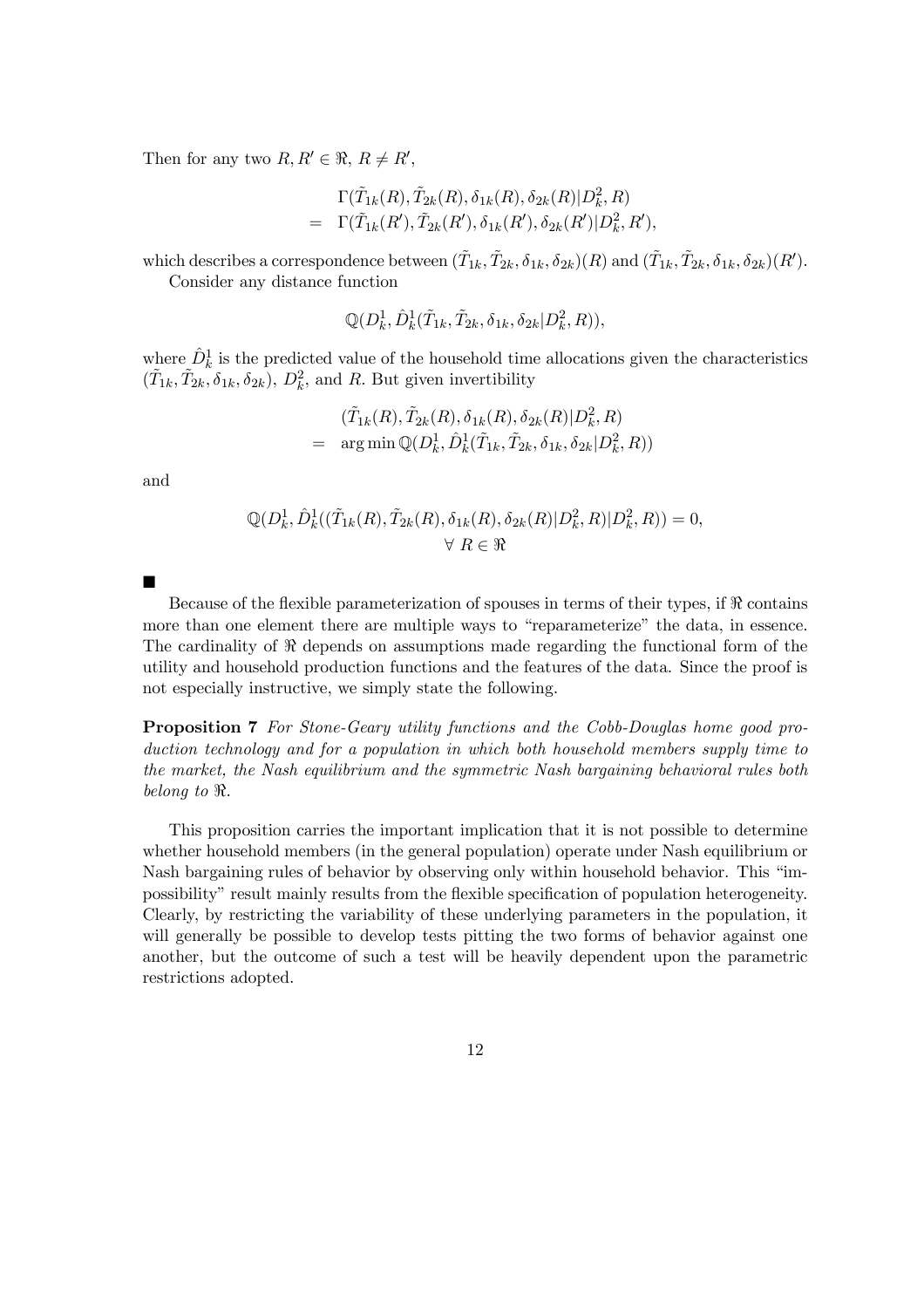#### 3.1 Marital Sorting

Flexible specifications of population heterogeneity reduce the analyst's ability to derive distinguishable empirical implications from members of a class of modes of behavior. However, they do provide possibilities for developing tests based on marital sorting patterns.<sup>7</sup> We explore the construction of such tests in this subsection.

We have assumed that our PSID sample of married individuals is drawn from a large population of married couples. Given the nature of the marriage equilibrium concept we are using, and side-stepping uniqueness issues, we have assumed that the households in our N household sample consist of a subset of husbands and wives who were matched under the GS deferred acceptance algorithm in the marriage market defined over all population members. In our sample of size  $N$ , without loss of generality, we index the male and female sample members so that male  $i$  is matched with female  $i$  under the male-preferred stable match  $\mu$ ,  $i = 1, ..., N$ . Then we have the following result.

**Proposition 8** Define a random sample of N households matched under  $\mu$  by  $M^N$  and  $F<sup>N</sup>$ . Then the set of male-preferred stable matchings in the random sample matches male i with female i,  $i = 1, ..., N$ .

*Proof:* Let the male-preferred stable matching in the marriage market be given by  $\mu$ . Begin by considering the case when  $N = 1$ . The only stable matching in the marriage submarket  $A(1)$  is  $(m_1, f_1)$ . These are the only two individuals in the sub-market and they are acceptable to one another since they were acceptable to one another in the full marriage market and acceptability is a global property (i.e., independent of the choice set) since the option always exists to remain single. Due to the restricted choice set, there is only one stable matching.

Next consider the male-preferred stable matching for  $N = 2$ . To show that it must be  $\{(m_1,f_1),(m_2,f_2)\}\$ , assume that the converse is true. For the male-preferred stable matching in the sub-market  $A(1\ 2)$  to be  $\{(m_1, f_2), (m_2, f_1)\}$ , one of the following strict preference orderings must hold:

Case 1: 
$$
\begin{cases} p(m_1) = f_2 & f_1 \\ p(m_2) = f_1 & f_2 \\ p(f_1) = m_2 & m_1 \\ p(f_2) = m_1 & m_2 \end{cases}
$$
  
Case 2: 
$$
\begin{cases} p(m_1) = f_2 & f_1 \\ p(m_2) = f_2 & f_1 \\ p(f_1) = * & * \\ p(f_2) = m_1 & m_2 \end{cases}
$$

<sup>7</sup>Marital sorting is but one phenomenon that could be used to distinguish between modes of intrahousehold behavior, of course. Others include divorce decisions and investments in marriage-specific capital.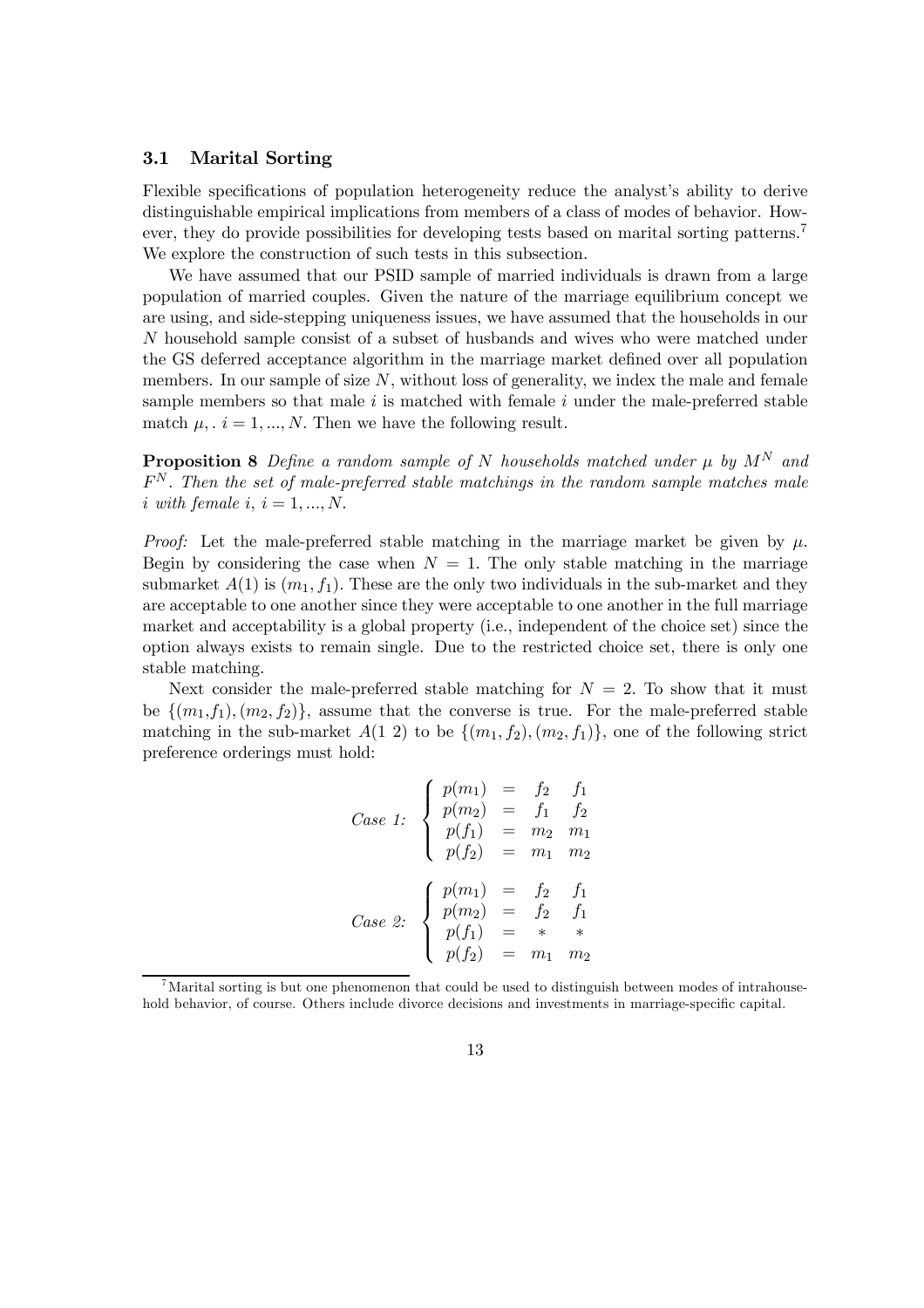Case3: 
$$
\begin{cases} p(m_1) = f_1 & f_2 \\ p(m_2) = f_1 & f_2 \\ p(f_1) = m_2 & m_1 \\ p(f_2) = * & * \end{cases}
$$

where an '∗' indicates that the ordering of this agent's preferences are irrelevant to the outcome.

Case 1 is not consistent with the stable matching  $\mu$  in the global marriage market, since both pairs  $(m_1, f_2)$  and  $(m_2, f_1)$  would block  $\mu$ . Case 2 is not consistent with  $\mu$  because the pair  $(m_1, f_2)$  block, and Case 3 is not consistent with  $\mu$  since  $(m_2, f_1)$  block. Since there always exists a stable male-preferred matching in  $A(1\ 2)$  in which all agents are matched, it must be  $\{(m_1, f_1), (m_2, f_2)\}\$ , which is the pairing from  $\mu$ .

The same argument is extended in a natural, albeit tedious, manner to the malepreferred stable matching in groups of (equilibrium) pairs larger than 2. The set of submarket pairs not consistent with  $\mu$  in male-preferred sub-market stable matching contains at least one pair that would block the stable match  $\mu$  in the complete marriage market. Therefore the only male-preferred stable matching in any sub-market  $\Gamma$  is identical to the  $\mu$ −pairing in the complete market.

Let us be clear what this result does and does not imply. In any sub-market, there may exist more than one stable matching. However, the male-preferred stable matching, which always exists, is the same as the male-preferred stable matching in the complete marriage market. Pairings in other stable matchings in the sub-market need not conform to the  $\mu$ stable matching with which we are working.

On the positive side, the result gives us something vitally necessary to perform statistical analysis using matched pairs of observations, particularly when the dependent variables, so to speak, are the matches observed within sets of husbands and wives, or functions of those matches. In particular, in some of the statistical analyses we perform, we will work with random subsamples, or partitions, of the "complete" sample of size N. We denote a random subsample by Γ, where  $\Gamma \subset \{1, ..., N\}$ , where the size of the subsample is given by the cardinality of Γ, denoted  $#(\Gamma)$ . The result contained in the previous proposition clearly applies to any and all subsamples of the original sample of size N.

**Definition 9** A male-preferred stable matching  $\mu$  has an Independence from Irrelevant Alternatives (IIA) property in the sense that

$$
f_i = \mu(m_i), \quad i = 1, \ldots, N \Rightarrow
$$
  
\n
$$
f_i = \mu_{\Gamma}(m_i), \quad i \in \Gamma \text{ for all } \Gamma \subseteq \{1, 2, \ldots, N\},
$$

where  $\mu_{\Gamma}$  is the male-preferred stable matching in subsample  $\Gamma$ .

The IIA property of  $\mu$  is crucial if we are to have a coherent sampling theory.<sup>8</sup> The sampling theory underlying the statistical analysis is developed as follows. We consider the

 $8$ The issue being considered here, which is the impact of sampling a complete choice on the assessment

<sup>14</sup>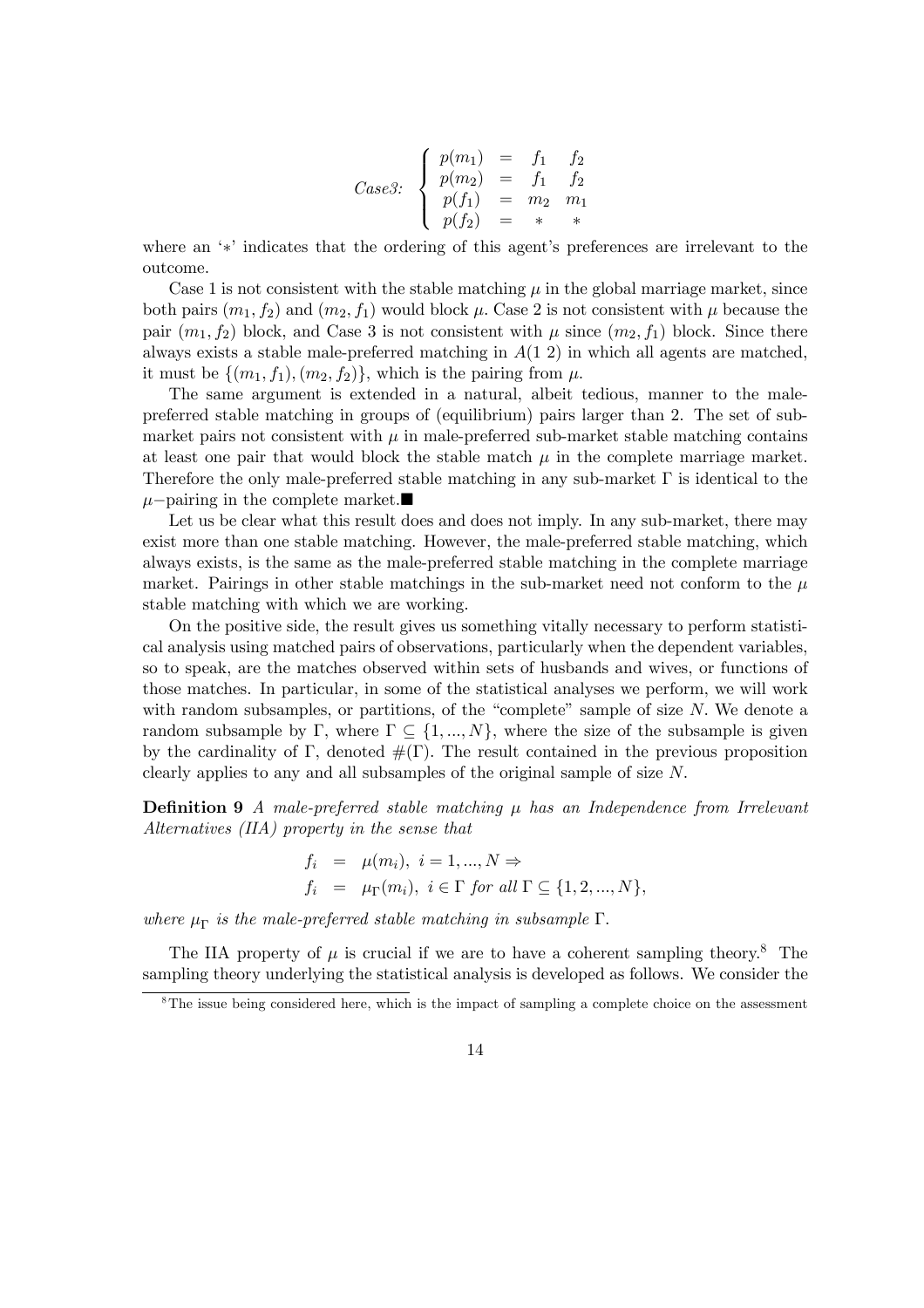marriage market to consist of  $N$  individuals of each gender, with  $N$  arbitrarily large. The male-preferring stable matching in this market is given by  $\mu$ . Sample elements, as is the case in the PSID, are defined as households, and our universe is married households within the complete marriage market, that is, all PSID households are assumed to be drawn from the same population marriage market.<sup>9</sup>

#### 3.2 Choosing Between Alternative  $R$

We look at the ability of either  $R$  to predict in-sample matches using three "methods." The first is purely descriptive, and involves computing the rank order correlation between the predicted marriage partners under the behavioral rules and the actual marriage partners. Since the model does not contain any random elements, if we restrict our attention to the NE and NB rules, one of them should fit perfectly and, unsuprisingly, neither does. The setup we have developed may still be able to produce a perfect correspondence between the observed and observed matches if there exists an  $R \in \mathbb{R}$  such that  $\mathbb{Q}(\Theta_0, \Theta_{MP}(\hat{M}(\hat{R}), \hat{F}(\hat{R}); \hat{R})) = 0$ , where  $\Theta_0$  denotes the observed marital sorting pattern and  $\Theta_{MP}(M(R), F(R); R)$ , denotes the male-preferring GS stable marriage sorting under rule  $\hat{R}$ . Since it seems difficult to constructively characterize the set  $\Re$ , this does not appear to be a promising avenue to follow.

To bring randomness into the model, we allow for measurement error in wages. In particular, we assume that the distribution of the measurement error is known (more on this assumption below), and that the logarithm of observed wages is related to the logarithm of true wages by

$$
\ln \tilde{w}_{sk} = \ln w_{sk} + \varepsilon_{sk}, \ s = 1, 2,
$$

where  $w_{sk}$  is the true wage of spouse s in household k,  $\tilde{w}_{sk}$  is the reported wage of spouse s in household k, and the measurement error  $\varepsilon_{sk}$  is an independently and identically distributed across households and spouses within households. In order to generate "true" wages based on the observed wage rates, it is necessary for us to make a functional form assumption regarding the distribution of  $\varepsilon_{sk}$ , and, as is common, we assume normality. One of the principle reasons we have chosen to add measurement error in wages is the availability of

of choice probabilities, is reminscent of the analysis conducted by McFadden (1978). Using a multinomial logit structure, he demonstrated that consistent estimators of choice probability parameters could be be formed using data on restricted choice sets. As is the case here, the primary motivation for sampling large choice sets was computational tractability.

<sup>9</sup>Assume that individuals were drawn from two separate marriage markets, with no information as to the market membership of any sample household. Say that the male-preferred stable matching in marriage market i is given by  $\mu^i$ . Then if the first 5 households drawn in any sample are all from market 1, say, the male-preferred stable matching for that sub-population would be consistent with  $\mu^1$ . But say a  $6^{th}$ household is drawn, and that household is from market 2. Then, the male-preferred stable matching for the subpopulation consisting of the 6 households cannot be compared to either  $\mu^1$  or  $\mu^2$  since there are different group members, and there is no well-defined correspondence between the three male-preferred stable matchings.

<sup>15</sup>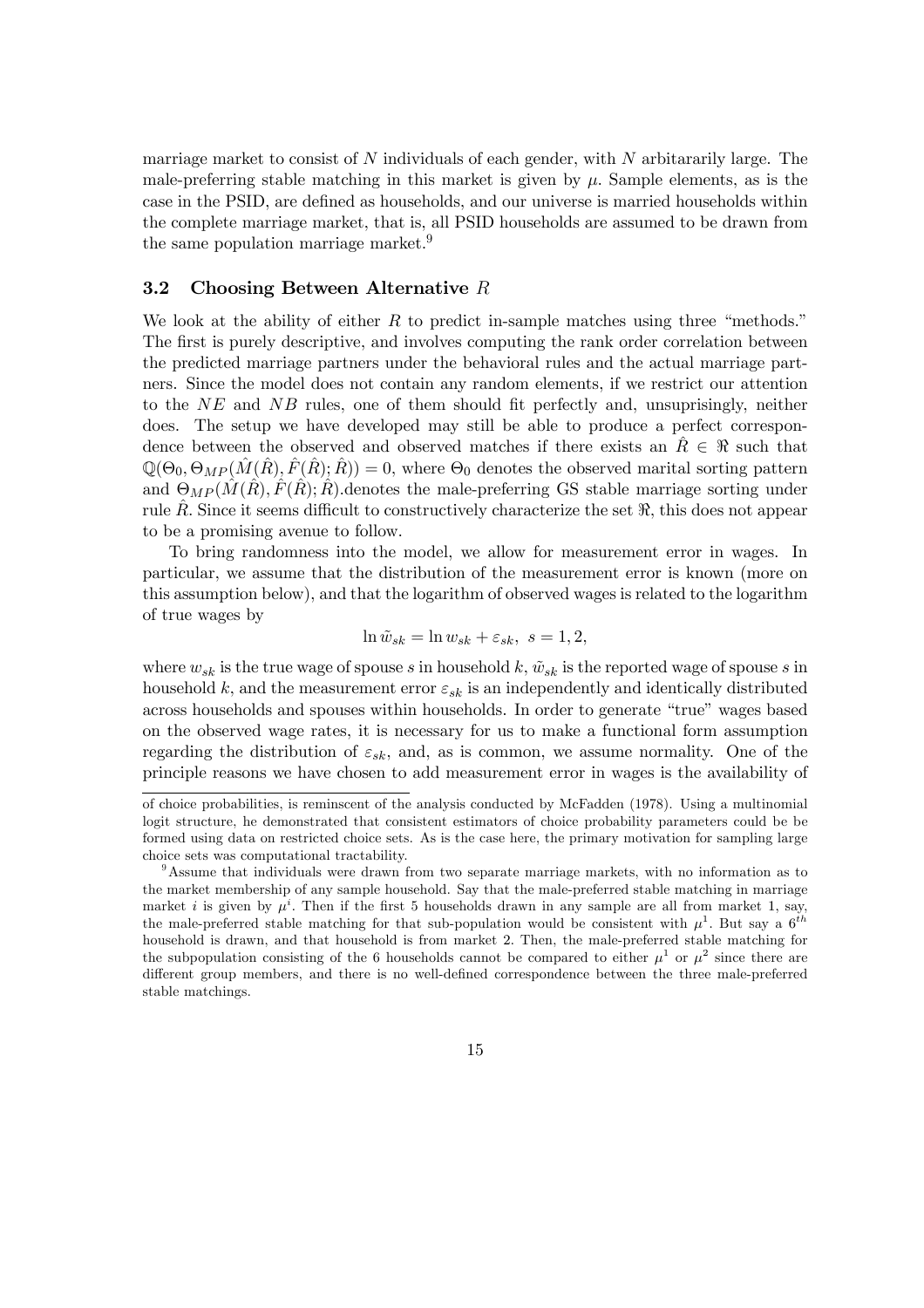high quality estimates of the measurement error variance in the logarithm of wages in the PSID. Using a special validation survey performed in the 1980s that involved administering the standard PSID survey instrument to a group of workers at a large factory in the Detroit area, Bound et al (1994) were able to get reasonably precise estimates of measurement error in wage reports by comparing subject responses with payroll records. In line with estimates of the variance of  $\varepsilon_s$  they obtained (see their Table 3), we set  $\sigma_s^2 = .13$  for both husbands and wives. Note that since we are working in wage levels, we have

$$
\tilde{w}_{sk} = w_{sk} \exp(\varepsilon_{sk}).
$$

Since  $\varepsilon_{sk}$  is distributed as a mean 0 normal with variance 0.13, the measurement error in wages has a lognormal distribution with mean 1.067 and variance 0.158.

Before describing the implications of measurement error for equilibrium marriage patterns, we briefly consider its effect on estimation of the distribution of characteristics of husbands and wives in existing households. In principle, the wage rate  $w_{sk}$  is observed, and therefore is not a function of the behavioral rule. Knowledge of the  $w_{sk}$  and  $Y_{sk}$ , along with the values of the time allocation decisions, allows us to determine the values of  $\tilde{T}_{sk}(R)$ and  $\delta_{sk}(R)$ . We can write

$$
A_k^3(R) = R^{-1}(A_k^1, y_{1k}, y_{2k}, w_{1k}, w_{2k}),
$$
\n(8)

where we recall that  $A_k^3(R) \equiv (\tilde{T}_{1k}(R), \tilde{T}_{2k}(R), \delta_{1k}(R), \delta_{2k}(R))$ . Under the measurement error assumptions, the true wage of spouse 1 is  $w_{1k} = \tilde{w}_{1k} \exp(-\varepsilon_{1k})$  and of spouse 2 is  $w_{2k} = \tilde{w}_{2k} \exp(-\varepsilon_{2k})$ . Then we rewrite (8) as

$$
A_k^3(R) = R^{-1}(A_k^1, y_{1k}, y_{2k}, \tilde{w}_{1k} \exp(-\varepsilon_{1k}), \tilde{w}_{2k} \exp(-\varepsilon_{2k})).
$$

Then define

$$
X_k(\varepsilon_k) = ((A_k^3(R)(A_k^1, y_{1k}, y_{2k}, \tilde{w}_{1k}, \tilde{w}_{2k}, \varepsilon_{1k}, \varepsilon_{2k}), \tilde{w}_{1k}, \tilde{w}_{2k}, \varepsilon_{1k}, \varepsilon_{2k}, y_{1k}, y_{2k})
$$
  
\n
$$
X_k^1(\varepsilon_k) = ((\tilde{T}_{1k}, \delta_{1k})(A_k^1, y_{1k}, y_{2k}, \tilde{w}_{1k}, \tilde{w}_{2k}, \varepsilon_{1k}, \varepsilon_{2k}), \tilde{w}_{1k}, \varepsilon_{1k}, y_{1k}),
$$
  
\n
$$
X_k^2(\varepsilon_k) = ((\tilde{T}_{2k}, \delta_{2k})(A_k^1, y_{1k}, y_{2k}, w_{1k}^*, w_{2k}^*, \varepsilon_{1k}, \varepsilon_{2k}), \tilde{w}_{2k}, \varepsilon_{2k}, y_{2k}).
$$

Under the measurement error assumption, we have redefined the vector  $X_k^s$  to include the measured wage of spouse s as opposed to the actual wage. We think of  $X_k^s$  as being conditional on the measurement error draws of both the spouses,  $\varepsilon_{1k}$  and  $\varepsilon_{2k}$ . The estimator of the unconditional distribution of the characteristics  $(\tilde{T}_{sk}, \delta_{sk}, w^*_{sk}, y_{sk})$  for household k is then given by

$$
\hat{G}_1^N(x) = N^{-1} \int \cdots \int \sum_{k=1}^N \chi(X_k^1(\varepsilon_{1k}, \varepsilon_{2k}) \le x) d\Phi(\frac{\varepsilon_{11}}{\sigma_1}) d\Phi(\frac{\varepsilon_{21}}{\sigma_2}) \cdots d\Phi(\frac{\varepsilon_{1N}}{\sigma_1}) d\Phi(\frac{\varepsilon_{2N}}{\sigma_2}),
$$
  

$$
\hat{G}_2^N(x) = N^{-1} \int \cdots \int \sum_{k=1}^N \chi(X_k^2(\varepsilon_{1k}, \varepsilon_{2k}) \le x) d\Phi(\frac{\varepsilon_{11}}{\sigma_1}) d\Phi(\frac{\varepsilon_{21}}{\sigma_2}) \cdots d\Phi(\frac{\varepsilon_{1N}}{\sigma_1}) d\Phi(\frac{\varepsilon_{2N}}{\sigma_2}).
$$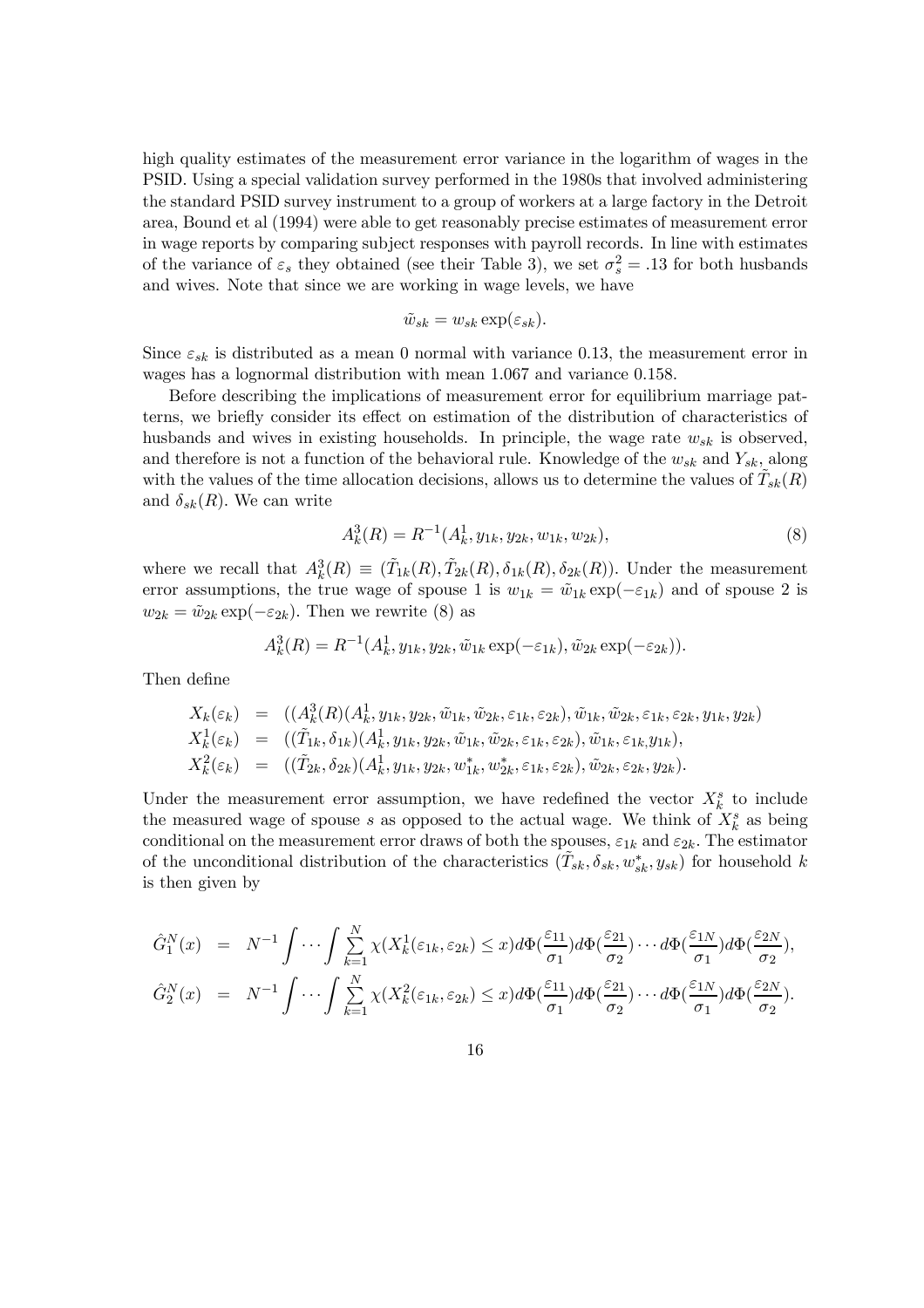As was the case without measurement error, the distribution function estimators are consistent by the Cantelli-Glivenko theorem. While the marginal distributions of the estimators of  $y_s$  remain step functions, integrating over the measurement error distributions results in smooth estimators of the marginal distributions of the true wage and the unobserved individual characteristics  $\tilde{T}_s$  and  $\delta_s$ .

#### 3.3 Computation of  $\alpha_s$

To this point we have assumed that the preference weight on leisure varies only by gender (i.e., all individuals of the same gender share the same value of  $\alpha_s$ ) and we have treated it as known. The four first order conditions uniquely determine the four unobserved characteristics of the husband and wife conditional on a behavioral rule R and  $\alpha_1$  and  $\alpha_2$ . We determine values of  $\alpha_s$  after adopting a particular normalization.

To stress the dependence of the implied values of the time endowments in the household on the preference weights  $\alpha_1$  and  $\alpha_2$ , write the implied time endowment for individual of gender s in household i as

$$
\tilde{T}_{si}(R; \alpha). \tag{9}
$$

There are 168 hours in a week. We define the values of  $\hat{\alpha}_s$  as those that result in the average time endowment in the sample being equal to 168, or

$$
168 = N^{-1} \sum_{i=1}^{N} \tilde{T}_{1i}(R; \hat{\alpha})
$$
\n(10)

168 = 
$$
N^{-1} \sum_{i=1}^{N} \tilde{T}_{2i}(R; \hat{\alpha}).
$$
 (11)

The use of the average is admittedly somewhat arbitrary, and an argument could be made for using the median, for example, instead. Nonetheless, given the parameterization of the model adopted, some such normalization is required if we are to "estimate" the two values  $\alpha_1$  and  $\alpha_2$ .

### 3.4 Assessing the Relative Performance of the Two Behavioral Assumptions

We now turn to the predictive part of the exercise, and describe the three measures of fit we consider.

#### 3.4.1 Rank Order Correlation

The most straightforward comparison of the predictive abilities of the two R we consider uses a rank correlation metric. For this comparison we assume that wages are correctly measured. As a result, there is no randomness in the model that is consistent with the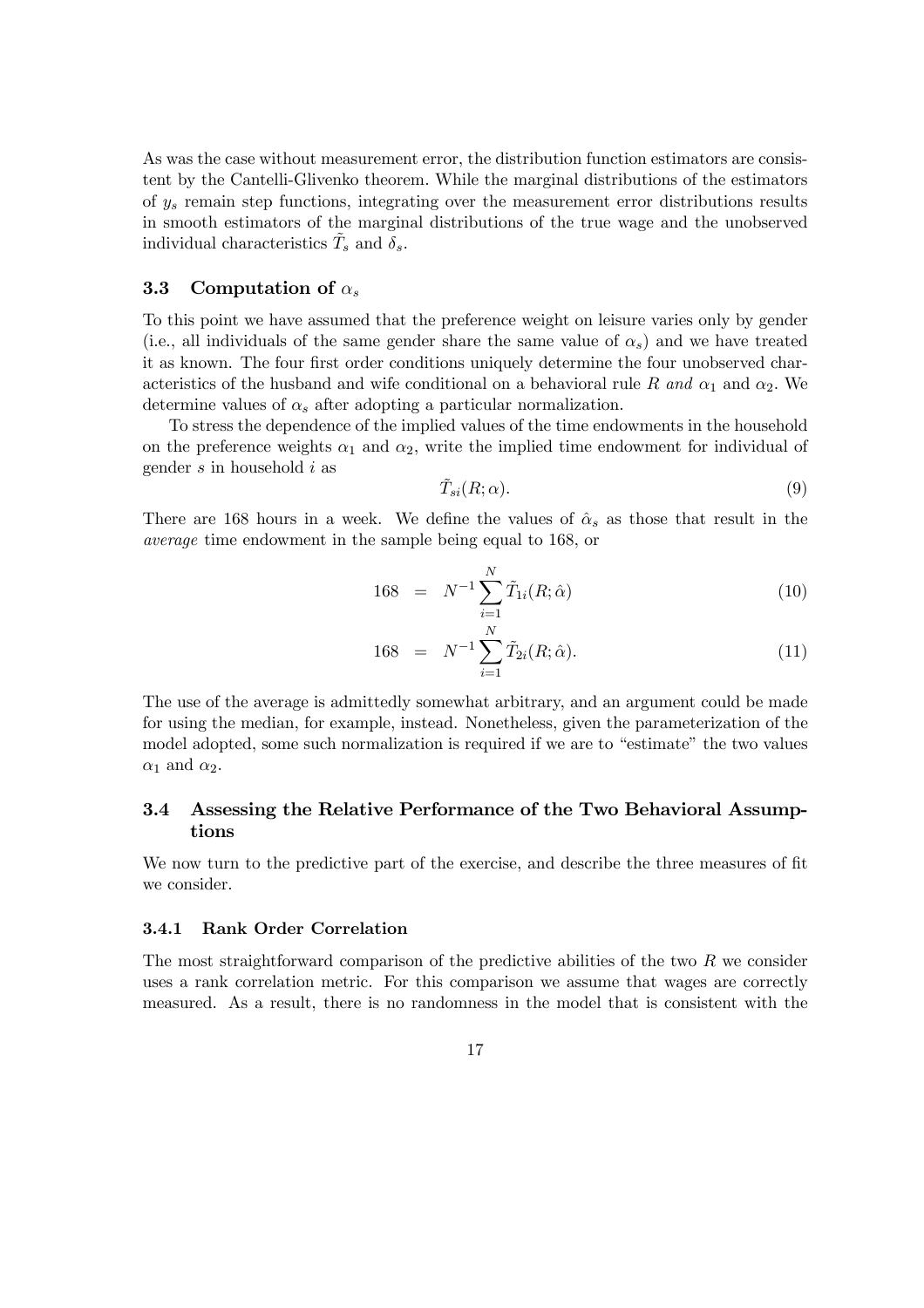rank order correlation being less than one for one of the two  $R$ , if the true state of the world is, in fact, either  $NE$  or  $NB$ . That is why this measure cannot be used as the basis for constructing a formal statistical analysis comparing the two R. Since neither fits the observed match pattern perfectly (in fact, far from it), both can be rejected as the true state of the world if the model is correctly specified and all individual characteristics are measured without error.

#### 3.4.2 Match Prediction using Sample Subsets

Given an N married household sample, there exist 2N measurement errrors associated with all of the measured wage rates. Given independence of these shocks across households as well as across spouses, it is conceptually straightforward to express the probability that a given observed pattern of sorts was generated under any of our alternative behavioral models R. To simplify notation, let

$$
\Theta_{MP}(M, F, R|\varepsilon) \tag{12}
$$

denote the marital sorting pattern given measured characteristics  $M$  and  $F$ , behavioral rule R, and measurement errors  $\varepsilon$ . The observed marital sorting pattern is given by  $\Theta^0$ . Then over the sample of size  $N$ , the probability that the observed marriage pattern is generated by  $R$  is

$$
p^{N}(R) = \int \cdots \int \chi[\Theta^0 = \Theta_{MP}(M, F, R|\varepsilon)] d\Phi(\frac{\varepsilon_{11}}{\sigma}) d\Phi(\frac{\varepsilon_{21}}{\sigma}) \cdots d\Phi(\frac{\varepsilon_{1N}}{\sigma}) d\Phi(\frac{\varepsilon_{2N}}{\sigma}), \quad (13)
$$

where we have restricted the standard deviation of measurement errors to be the same across genders (i.e.,  $\sigma_1 = \sigma_2 = \sigma$ ). It is not immediately apparent that a given  $\Theta^0$  can be generated by any draw of  $\varepsilon$  given  $(M, F, R)$ . In this case,  $p^N(R)=0$  and no further consideration of the rule  $R$  is warranted.

In computing  $p^{N}(R)$  we face a computational problem stemming from the fact that there is no closed form expression for the integral in (13). We adopt a Monte Carlo integration approach, in which we take  $2N$  independent draws from a mean-zero normal distribution with standard deviation  $\sigma$  over M replications. Our estimate of  $p^N(R)$  is then given by the proportion of the M replications that resulted in the observed distribution of marital sorts. More formally, let the  $m<sup>th</sup>$  draw of the 2N measurement errors be denoted  $\varepsilon^m$ . Then

$$
\hat{p}_M^N(R) = M^{-1} \sum_{m=1}^M \chi[\Theta^0 = \Theta_{MP}(M, F, R | \varepsilon^m)].
$$
\n(14)

Consistency of the Monte Carlo integration estimator in this case requires M grow indefinitely large, or

$$
\operatorname*{plim}_{M \to \infty} \hat{p}_M^N(R) = p^N(R)
$$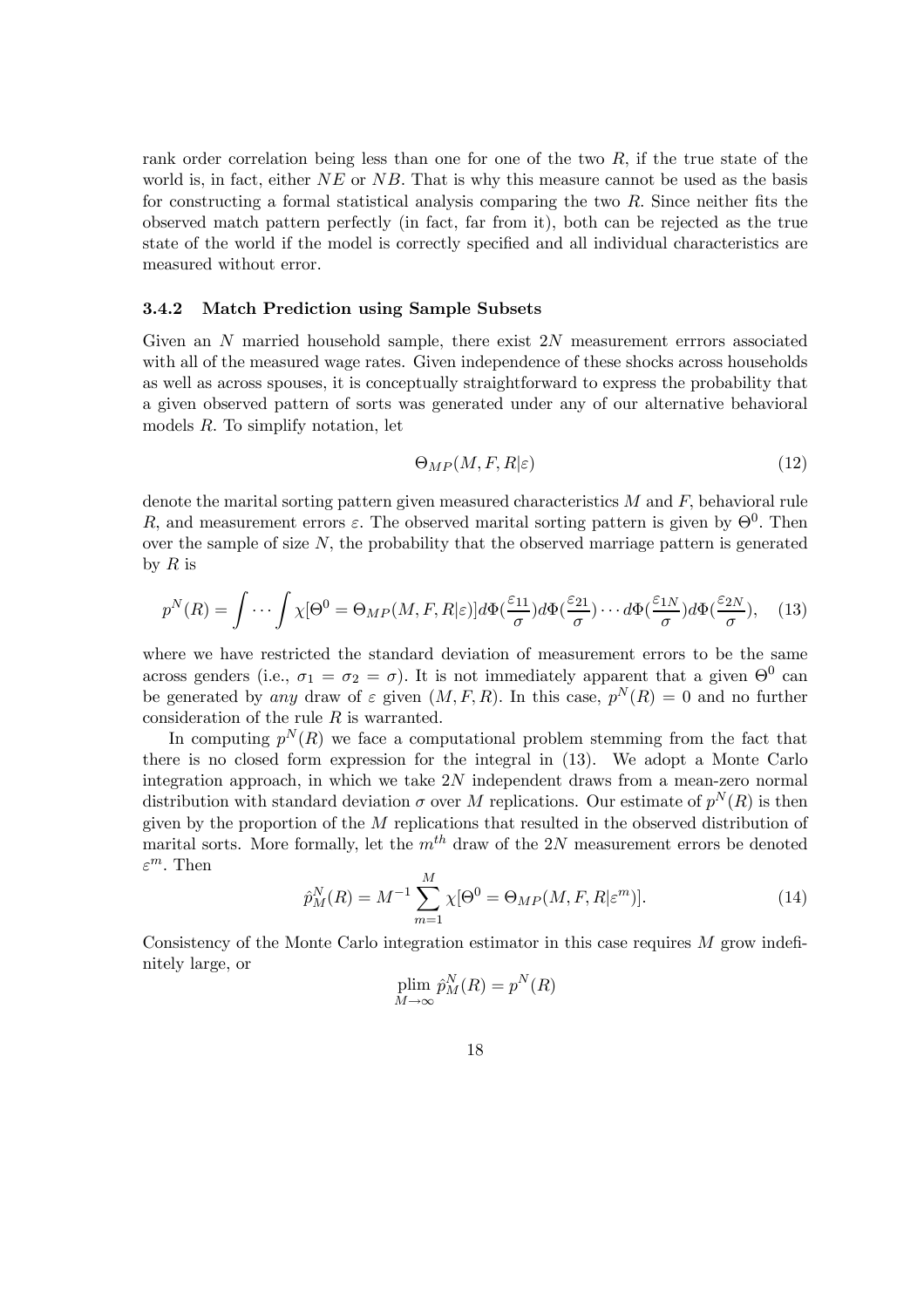Computation of this quantity is conceptually and numerically straightforward. However, the size of M required to adequately approximate  $p^{N}(R)$  will depend critically on the size of the married population in the sample. For example, say  $M$  is set at 10000. If  $N = 10$ , we may expect to observe a nontrivial number of correspondences between the predicted matches under  $R$  and the observed marriage sorts if  $R$  is indeed the correct behavioral rule. However, even if households behave according to  $R$ , we would expect the likelihood that a sample of  $M$  draws yields the observed sorts to be arbitrarily close to 0 if  $N$  is equal to 10 million. We circumvent this problem by subsampling our group of 877 households in the following manner.

From the original sample of N households, randomly select  $J$  groups of size  $n$ . Let the  $j^{th}$  grouping of households selected n at a time be denoted by  $C_j^n$ . The groups are selected, with replacement, from the size  $N$  sample subject to the condition that no household appears more than once within any size n group. For example, for  $N = 200$ ,  $n = 2$ , the first group selected, denoted by  $C_1^2$ , might be composed of households  $\{5, 173\}$ . The second group defined can be  $C_2^2 = \{5, 140\}$ , for example, but cannot be  $\{5, 5\}$ . We want to preclude replication of households in the same "choice set" because this would violate the strict preference orderings over alternatives that we have assumed in defining marriage market equilibrium.

For each of the  $J$  groups, we then take  $M$  replications of  $2n$  independent draws from a mean-zero normal distribution with standard deviation  $\sigma$ . Denote the  $m<sup>th</sup>$  draw of the vector  $\varepsilon$  in group j by  $\varepsilon^{m}(j)$ . Since the subsamples are randomly drawn, we think of the proportion of correct picks in subsample  $j$  as being an estimate of the probability of correct sorting predictions in a randomly selected set of  $n$  households from the marriage market under behavioral rule R. First, denote the estimate of this probability in subgroup  $j$  by

$$
\hat{p}_M^n(j;R) = M^{-1} \sum_{m=1}^M \chi[\Theta_j^0 = \Theta_{MP}(M(j), F(j), R | \varepsilon^m(j))],
$$

where  $\Theta_j^0$  is the observed marital sorting pattern in subgroup j, and  $M(j)$  and  $F(j)$  are the characteristics of men and women in subgroup  $C_j^n$ . Then define the estimator of the probability of correctly predicting the actual marriage outcomes in a random sample containing n spousal pairs by

$$
\hat{p}_{M}^{n}(R) = J^{-1} \sum_{j=1}^{J} \hat{p}_{M}^{n}(j; R).
$$

Clearly  $\text{plim}_{M\to\infty} \hat{p}_M^n(R) \neq \text{plim}_{M\to\infty} \hat{p}_M^{n'}(R)$  for arbitrary choices of n and n', even as  $N \to \infty$ . Neither is it possible to explicitly characterize the relationship between these two quantities. As a result, we compute  $\hat{p}_M^n(R)$  for four different values of n, 2 through 5. For each value of n, we set  $J = 1000$ . While the values of  $\hat{p}_M^n(R)$  vary greatly across n, the relationship between  $\hat{p}_M^n(NE)$  and  $\hat{p}_M^n(NB)$  displays a great deal of regularity over the four values of n.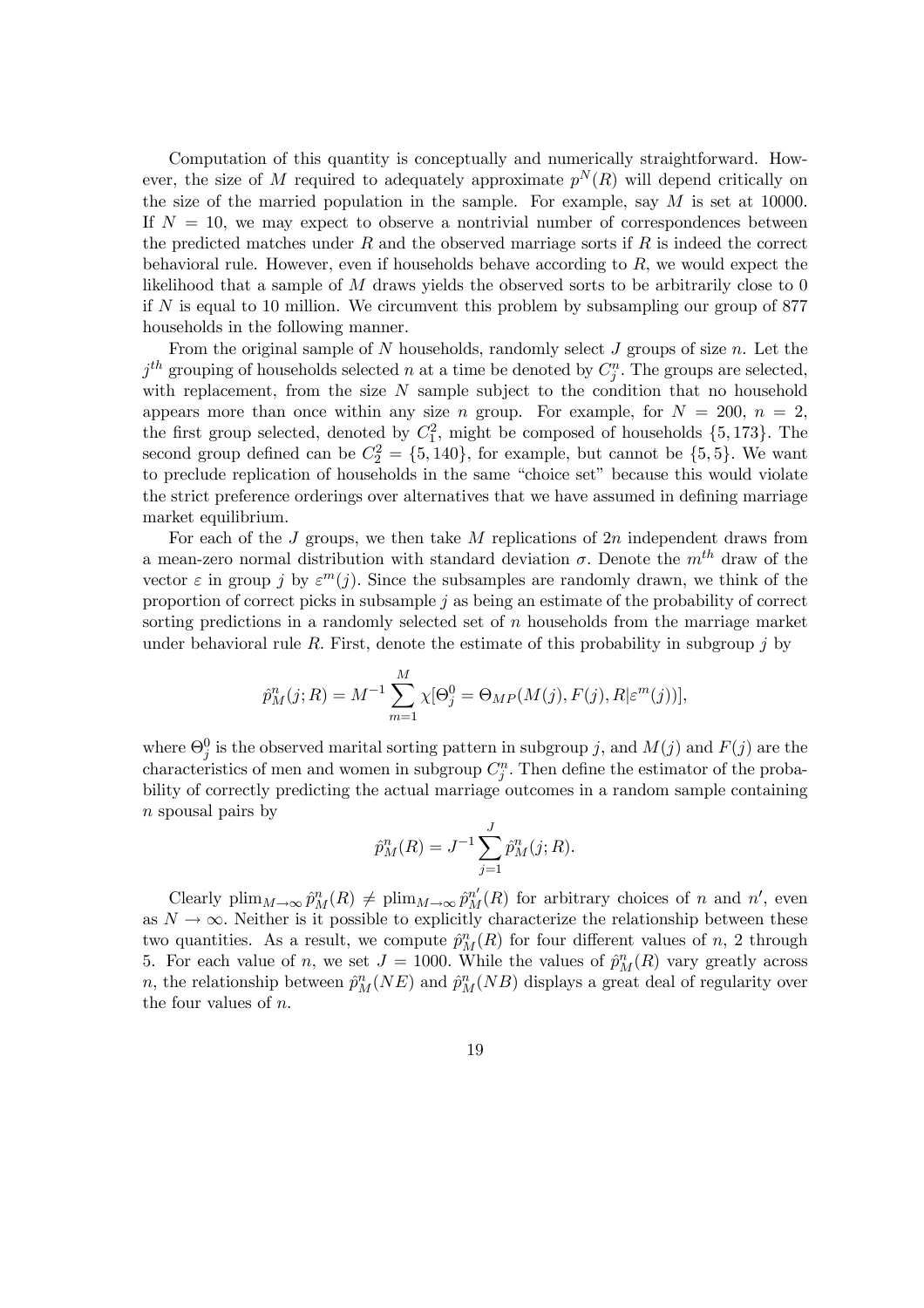Since the subsets are randomly selected, and because we have a large number of them, we consider the distribution of the  $\hat{p}_M^n(j;R)$ ,  $j = 1,...,J$ , as representing the sampling distribution of the proportion of correct predictions in a groups of size n. Note that there are two sources of randomness, given the complete sample information, that generate the dispersion in the  $\hat{p}_M^n(j;R)$ . The first comes from the random composition of the groups, and the second from the measurement error shocks.

We first find the distribution of each of the group size n sampling probabilities for the  $J$ groups under each of the two rules. From these we compute the sample average and sample variance, which are consistent estimators of the corresponding population qualities given our random (sub)sampling assumption. From the sampling distribution of the differences,

$$
\hat{d}_{M}^{n}(j) \equiv \hat{p}_{M}^{n}(j;NE) - \hat{p}_{M}^{n}(j;NB),
$$

we can consistently estimate the average difference in predictive ability under the two decision rules as well as the variance of the average difference. Since  $J$  is relatively large for any of the *n* we consider here, and since the  $C_n^j$  are considered i.i.d. draws from the population of sub-marriage markets of size  $n$ , we invoke the central limit theorem to determine whether there exists a statistically significant difference in the predictive ability of the two R. The sample mean of the differences by  $\hat{d}_{M}^{n} = J^{-1} \sum_{j} \hat{d}_{M}^{n}(j)$ , and the (estimated) standard error of the difference by  $\widehat{s.e.}(\hat{d}_{M}^{n}) = J^{-1} \sqrt{\sum_{j} (\hat{d}_{M}^{n}(j) - \hat{d}_{M}^{n})^{2}}$ . Then under the null of no difference in predictive ability,  $\hat{d}_{M}^{n}/\widehat{s.e.}(\hat{d}_{M}^{n})$  is approximately distributed as a standard normal random variable. If the absolute value of  $\hat{d}_{M}^{n}/\widehat{s.e.}(\hat{d}_{M}^{n})$  is sufficiently large to cast doubt on the validity of the null, the evidence will favor the model that provides the best correspondence to the observed marital sorts.

The prediction metric we use here is the same as that utilized in maximum score estimation, and a recent application of this estimator to the bilateral matching problem (with transferable utility) is considered in Fox (2006). In his model their exist free parameters, which are not present in our analysis of the marriage market equilibrium. If we allowed there to exist free parameters that characterized the marriage market and that do not appear in the payoffs of household members under a given rule  $R$ , a maximum score estimator could be implemented using the entire sample of matches rather than the subsamples we use here. But the main objective our exercise is model selection, as it were, in a tightly specified model of household behavior and marriage market characteristics in which no free parameters appear in our prediction metric. This is what distinguishes the approach here from that of Fox.<sup>10</sup>

 $10$ An implementation of the Fox-type estimator in our context could be the following. Assume a parametric form for the distribuiton of individual characteristics, with the parameter vector characterizing these two marginal distributions given by  $\Lambda$ . Then, assuming a rule R, find the set  $\hat{\Lambda}$  of values that maximize the number of correct predictions. This one step estimator and the associated value of the objective function could be used to compare fit under various values of R. The downside to its use is the necessity of selecting a parameteric form for the marginal distributions of male and female characteristics.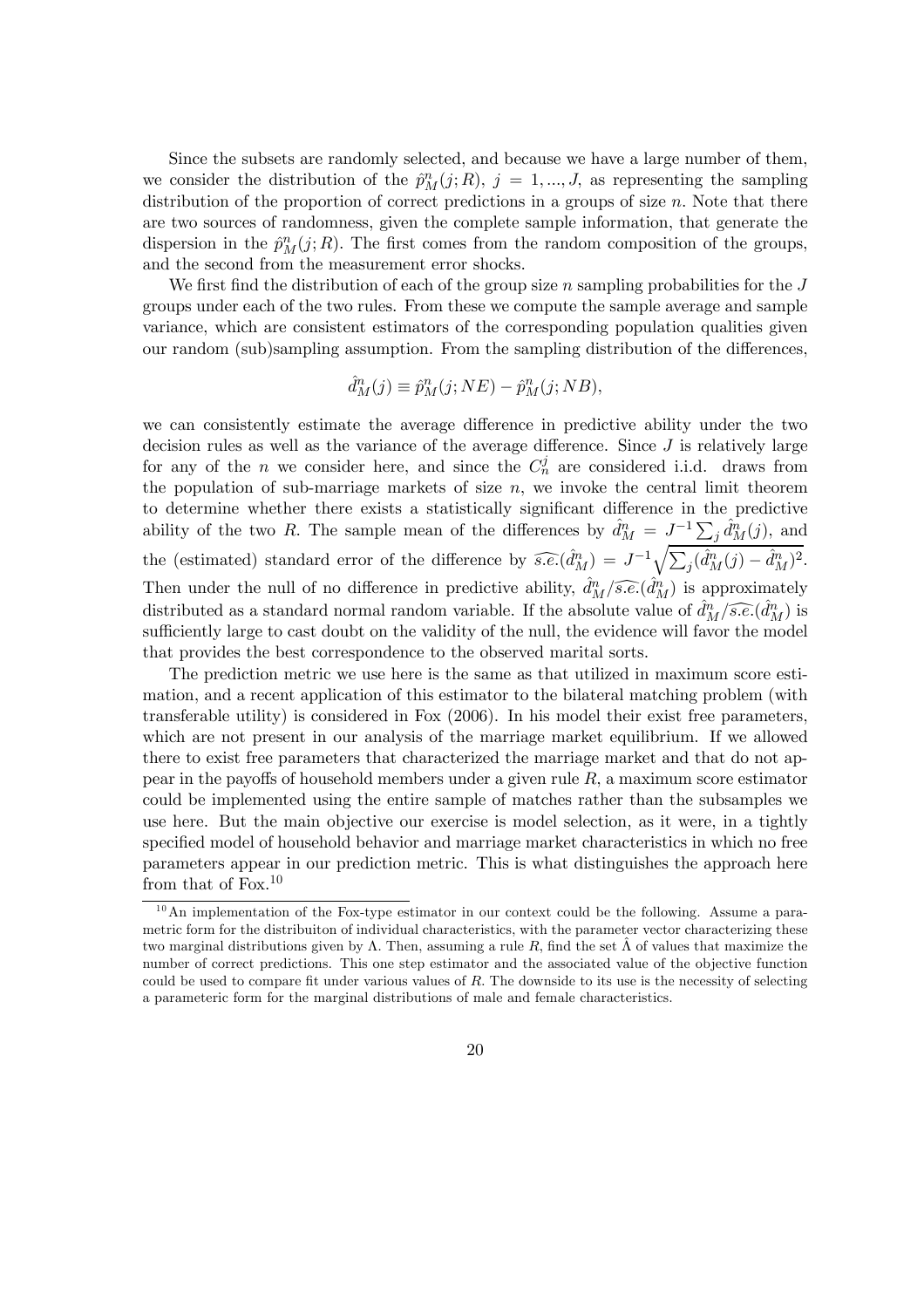#### 3.4.3 The Assortative Mating Metric

It is common to characterize matching equilibria in terms of the association of observed characteristics among spouses. In our application, it is most natural to focus on wage rates, since these are observed for all individuals, albeit with measurement error.<sup>11</sup> As was discussed above, it is infeasible to compare the two rules in terms of their explicit matching predictions when using the entire sample. However, it is possible to compare their ability to generate stable match patterns of association between observable spousal characteristics across all matches in the sample with what is observed in the data. We will use the simple (zero-order) correlation between spousal wages to characterize assortative mating.

Denote the wage correlation by under the male-preferred stable matching R by  $\rho(R)$ , and in the data by  $\rho_D$ . Now the value  $\rho_D$  should not be thought of as the zero order correlation from the actual spousal wage rates, since by assumption they are measured with error. Thus  $\rho_D$  is the correlation between the measured wages in the data over the 877 cases.

To generate the correlation of measured wages under the model we proceed as follows. Under a given  $R$ , generate  $2N$  measurement error draws, one for each spouse in the total sample. Denote one of these measurement error vectors by  $\varepsilon(m)$ . We then compute the true wage for spouse s in household k from  $w_{sk} = \tilde{w}_{sk} \exp(-\varepsilon_{sk})$ , and back out all of the implied characteristics of all sample members based on the "true" wages, nonlabor incomes, and time allocation decisions given R and the measurement error vector  $\varepsilon(m)$ . We then apply the GS algorithm to obtain the male-preferred stable matching under R and  $\varepsilon(m)$ , and based on these matches, we compute the correlation in measured wages between the spouses. Denote this correlation by  $\rho_m(R)$ .

We repeat this procedure for  $M$  draws of the measurement error vector. The comparison we wish to make between the observed and predicted level of assortative mating in wages is based on a fixed sample of size  $N$  from the marriage market. Then the sampling distribution of  $\rho_m(R)$  we are interested in treats only the measurement errors as the source of randomness. From the empirical distribution of  $\{\rho_m(R)\}_{m=1}^M$ , we can construct Monte Carlo confidence intervals in the standard way. A confidence interval that contains the "true" correlation of measured spousal wages with probability  $\nu$  has a lower limit  $\hat{F}_R^{-1}(\nu/2)$  and an upper limit of  $\hat{F}_R^{-1}(1-\nu/2)$ , where  $\hat{F}_R$  denotes the Monte Carlo distribution of measured spousal wage correlations under behavioral rule  $R$ . We use independent measurement error shocks under the two behavioral rules, and then compare the  $\nu$  confidence intervals on two, interrelated dimensions. We begin by examining the degreee to which the confidence intervals intersect. If there exists a large amount of overlap, then clearly this metric is not very useful in not in distinguishing between the two hypotheses. Secondly, we see which, if any, of the confidence intervals includes the actual correlation

 $11$  Nonlabor income levels are also observed for the spouses, but these are close to zero for most individuals. Moreover, it is difficult to assign household nonlabor income to individual spouses in many cases, a problem that does not exist with respect to wages.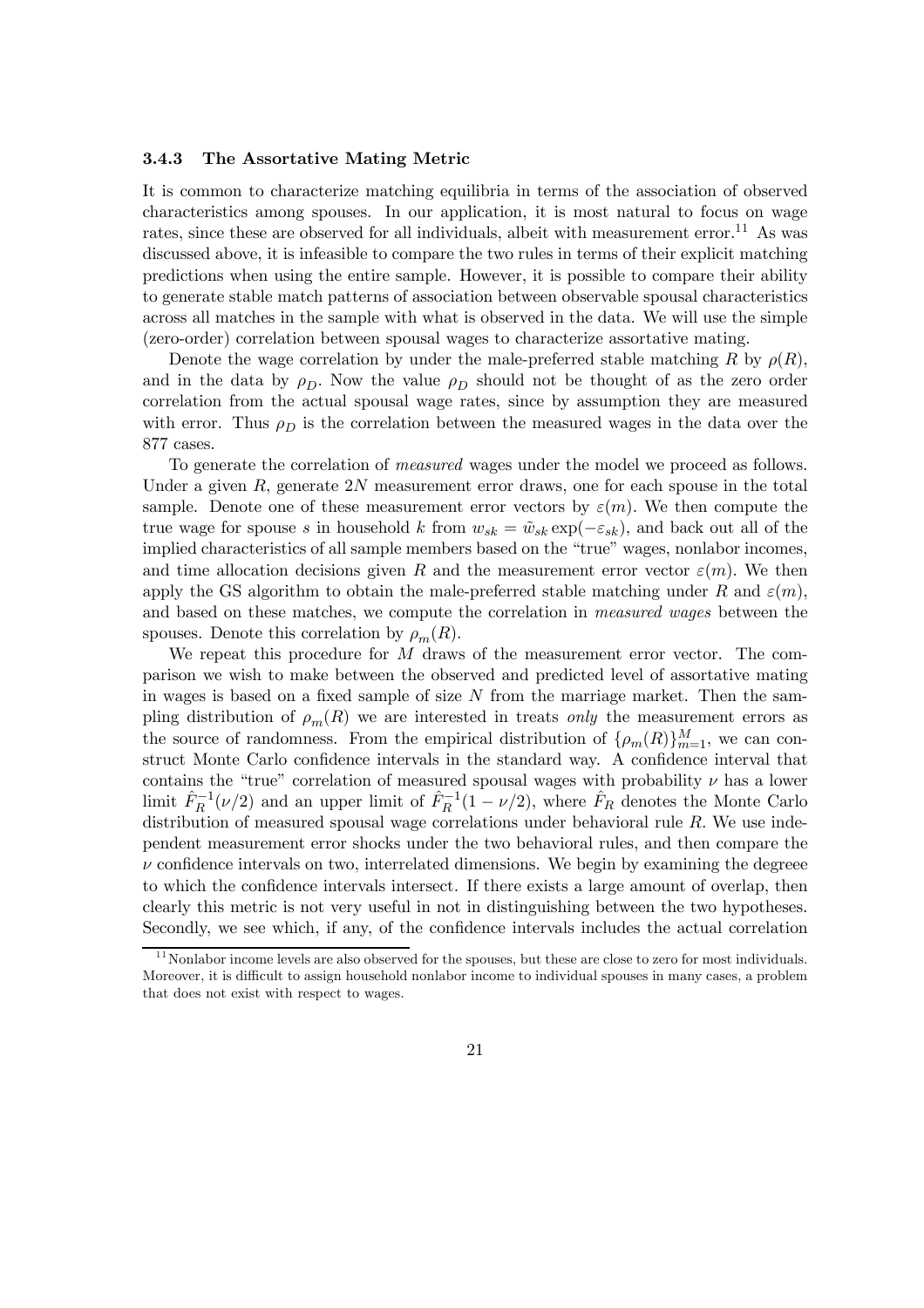observed in the data. If one does, we say that this behavioral rule is consistent with the pattern of assortative mating (on wages) observed in the data.

This metric has the advantage that it can be computed using all sample observations simultaneously, rather than small subsets of the sample, as was the case for the proportion of correct predictions metric described above. As we shall see, both the  $NE$  and  $NB$  rules perform respectably using this metric, which is not so clearly the case under the more "direct" prediction metric.

# 4 Empirical Results

The empirical work is performed using a sample of married couples taken from the PSID. The data contain information on household characteristics in 2000 that were collected in the 2000 and 2001 survey years. To be included in the sample, the household must have been headed by a married couple, both of whom were between the ages of 25 through 49, inclusive. All information on time allocations within the household must have been available for both spouses; this consists of the average amount of time spent in the labor market per week in 2000 as well as average hours spent in housework per week. Because household production activities change so markedly when young children are present, we excluded all households in which there was a child less than six years of age.

We also excluded any household in which one of the spouses made more than \$150 an hour or reported more than 80 hours of market work per week. We also required that the household not receive more than \$1000 per week in nonlabor income. A few households reported negative total income for the year, and these were excluded.

The (almost) final selection criterion imposed was that both spouses spend time in the labor market and in home production. This, of course, is a substantive restriction that is imposed so that we can invert four first order conditions for each household to obtain four values of the unobserved characteristics of the spouses (two for each spouse). Approximately 18 percent of the sample was eliminated by insisting that both spouses report supplying time to the market in the previous year. Some spouses were reported to have supplied zero time to household production; for these individuals we assumed that the actual amount of time spent in housework was 1 hour per week.12 During the process of estimation we found that data from 9 households in our "final" sample produced problematic values for the four unobserved household characteristics. We excluded these from all further analyses. The total sample size with which we work is  $N = 877$ .

Table 1 contains descriptive statistics for our sample. We think of the decision period as the week. The unit of time is the week, and all monetary units are expressed in terms of

 $12$ <sup>12</sup>It would be interesting to look at the distribution of responses to these housework questions as a function of the identify of the respondent. We hazard the conjecture that, conditional on observable characteristics, respondents are likely to over-emphasize their contributions to the household workload while under-emphasizing the spouse's.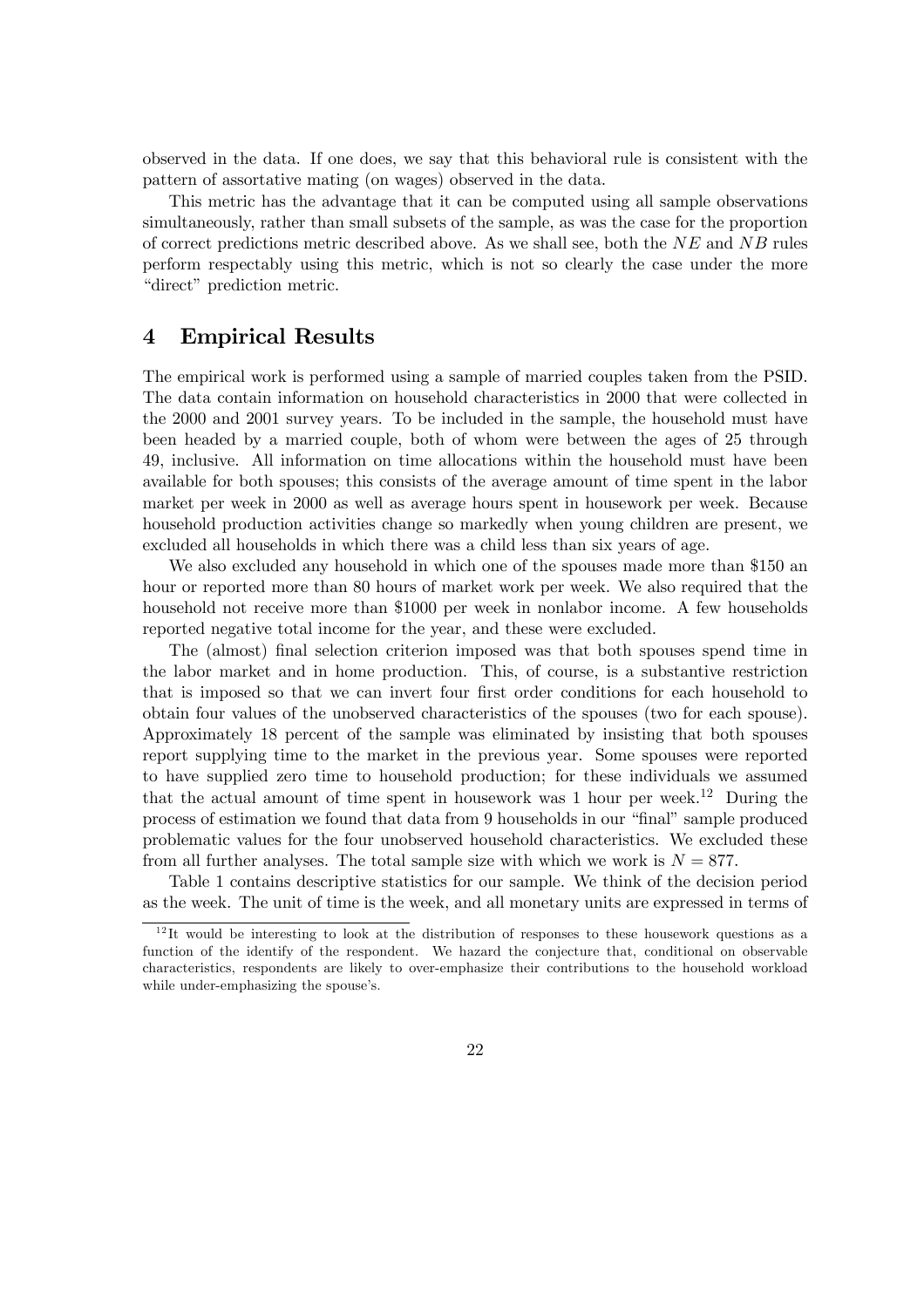current (year 2000) dollars. For now we focus only on the means and variances of variables taken directly from the data.

The average wage of husbands is about 40 percent greater than the average wage of wives. They work about 20 percent more hours per week in the labor market than their wives do, on average, while their wives supply about twice as much time in housework. It is interesting to note that the average total time spent in the labor market and performing household tasks is essentially identical for husbands and their wives. This appears to be a common finding in empirical studies of labor supply and housework.

The average nonlabor income per household is 120 dollars per week, with a large standard deviation. Nonlabor income of less than 100 dollars is reported by two-thirds of the households in the final sample. Recall that we have excluded households in which nonlabor income exceeded 1000 dollars per week.

The first task performed was to back out the implied values of  $(\tilde{T}_{si}, \delta_{si}, \alpha_s)$ ,  $s = 1, 2$ ,  $i = 1, ..., N$ , under NE and NB. The means and standard deviations of these characteristics are presented in Table 1. We see that the preference weights on leisure are far greater under  $NB$ . This is to be expected since cooperative behavior will lead to a greater supply of time to the market and household tasks for a given set of household characteristics. Thus, to be consistent with the same observed time allocations, the leisure weights under Nash bargaining must be greater than those computed under Nash equilibrium. The normalization of the mean time endowments results in this value being equal to 168 for both sexes and under either behavioral mode. The large standard deviation of  $\tilde{T}_s$ , indicates substantial heterogeneity in this characteristic in the sample.

The average value of efficiency in household production varies across the genders and the modes of behavior. For the same reason that  $NB$  led to higher imputed preference weights on leisure, it also leads to lower values of the household production elasticities for both sexes. For both sexes, the average value of the Cobb-Douglas parameter under NB is about one-third of its average value under NE.

There are large changes in the means of  $\alpha_s$  and  $\delta_s$ , when moving from NE to NB, and in the standard deviations of  $\tilde{T}_s$ , and  $\delta_s$ . Nevertheless, as Figures 1 and 2 and Table 2 illustrate, the imputed values of  $(\tilde{T}_{si}, \delta_{si}, \alpha_s)$  computed under NB are linear transformations of the values computed under  $NE^{13}$  In spite of this extreme dependence of the parameter values computed under the two behavioral rules, the preference orderings and resulting marital sorts can be very different, as we shall see below.

It may be of some interest to investigate the gains to cooperative behavior and "rational" marriage sorts starting from the noncooperative baseline. We perform an experiment that utilizes our parameter estimates under NE and first computes the welfare gains to existing households if they switched their behavior to  $NB$ . We then look at the change in welfare that would result if all households continued to behave noncooperatively, but were

 $13$ The small deviations from this claim that we see in Table 2 result from numerical inaccuracies involved in performing the inversion of the first order conditions in the Nash bargaining case.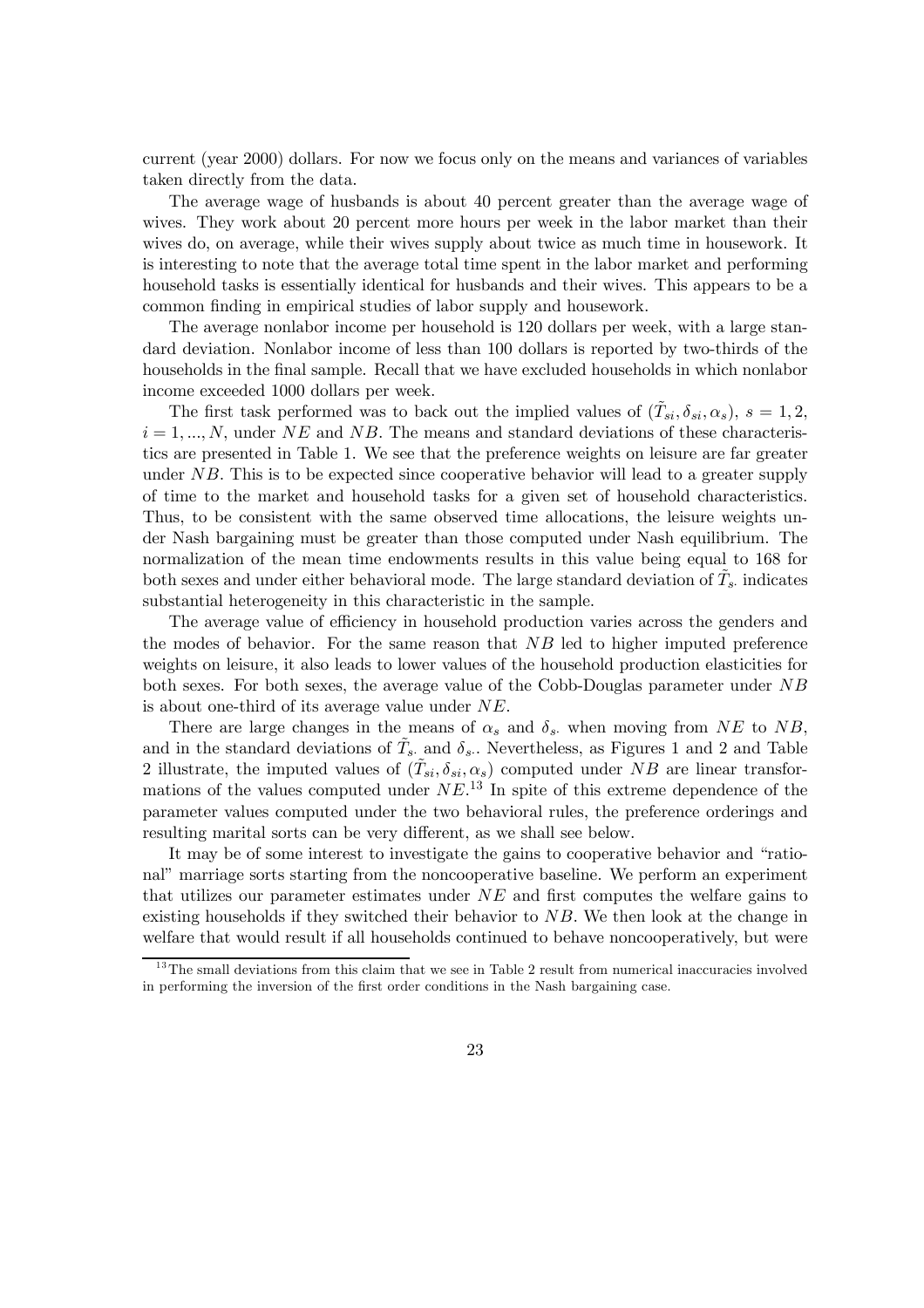matched according to the GS algorithm.

Table 3 and Figure 3 contain the results of this exercise. By definition, when existing households switch to Nash bargaining, there is a welfare gain for all husbands and wives in the sample. However, the welfare gains are small, raising the utility levels of husbands by less than 1 percent and those of wives by 1.2 percent. While these small gains are specific to the cardinal utility function we have assumed, they do line up with similar analyses involving divorced parents that are reported in Del Boca and Flinn (1994). They also point to the fact that cooperative behavior may not be "efficient" if implementing cooperative outcomes is more costly than simply employing best-response strategies (Del Boca and Flinn (2006)).

Percentage gains in welfare are also small, on average, when individuals are resorted using the GS algorithm (they are assumed to behave noncooperatively both in the baseline case and after being resorted). Unlike the switch from  $NE$  to  $NB$  behavior for fixed households, in this experiment there will be winners and losers. However, we find that average welfare increases for husbands are identical to those recorded in the first experiment, while they are about one-half as great for wives. Roughly speaking, the scope for welfare improvements is about as great for marital reshuffling as it is for moves to cooperative behavior. In neither case are they large given the cardinal utility measures employed here.

We have now reached the main focus of the empirical analysis. Which behavioral assumption is most consistent with the observed patterns of marital sorts? The short answer is that there is no clear cut winner, though we will conclude that the evidence presented here is slightly more supportative of one of them.

We being with the simple rank order correlation between actual marriages and the predicted ones, in the case in which wages are assumed to be measured without error. Table 4 contains the rank order correlations between observed,  $NE$ , and  $NB$  equilibrium sorts. We notice that even though there exists a linear mapping between unobserved parameters characterizing individuals computed under NE and NB, there is only a rank order correlation of 0.028 of the marital sorts under these two models. While the correlation between the observed sorts and that predicted under  $NE$  is only 0.015, the correlation between observed sorts and those predicted under  $NB$  is a relatively strong and "perverse" -0.063. Thus neither model provides a good fit to the data, though there is no statistical basis for us to form a formal measure of fit in this deterministic world.

The second prediction metric yields more interesting results. We computed the average proportions of correct predictions, and the standard deviations, across 1000 sub-marriage markets of size  $n = 2, \ldots, 5$ . The results are presented in Table 5. The baseline we use to assess the success of the models is the probability that the individuals would be correctly matched by a purely random mechanism, such as flipping coins. For example, when  $n = 2$ , by flipping a fair coin we will correctly match male 1 with female 1 50 percent of the time. For a sub-market with  $n$  individuals, the probability of correctly matching all the individuals using a random assignment mechanism is  $1/n!$ 

We see that there are no noticeable differences between the average correct predictions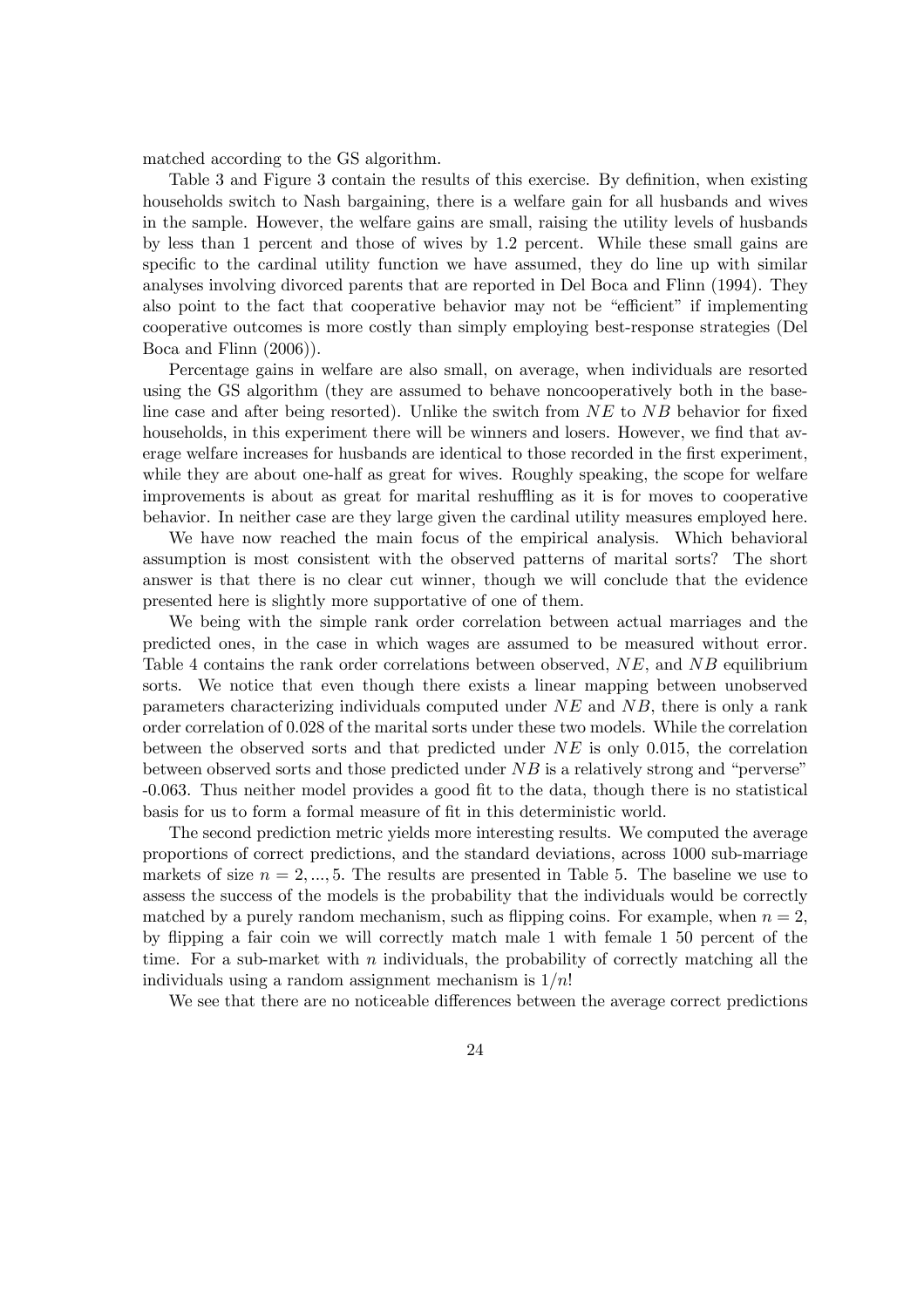of NE and NB. The last column of the table reports the difference in this proportion and the standard deviation of the difference. The standard deviation is often close to an order of magnitude larger than the difference, which is always positive. That is,  $NE$  seems to slightly outperform  $NB$  for the size n we have examined, but in no case does it remotely appear as though the difference is "important."

As we increase n, the predictive ability of both models falls, natually enough. It is interesting to note, however, that each perform increasingly better relative to the random matching baseline as sub-market size increases.

The most conclusive results we obtained were for the assortative mating metric; the results of this exercise are reported in Table 6. Recall that the correlation of measured wages between spouses from the data was 0.285. As discussed in the preceding section, we drew two samples of measurement error draws to evaluate the level of assortative mating under  $NE$  and  $NB$ , so that the wage correlations would be independent across the two evaluations. The first line under Sample 1 and Sample 2 reports the average of the correlations between observed wages allowing for the measurement error shocks, and we see that the mean and standard deviation of the distribution of correlation coefficients is very similar in the two samples of draws. The second line in each panel reports the mean correlation in measured wages under the male-preferred stable matches for the NE and NB rules, as well as the standard deviation. The last two columns of the table report the upper and lower bound of the Monte Carlo confidence intervals corresponding to the 0.05 probability level.

We first note that the wage correlation generated under either  $R$  is reasonably close to that observed in the data, even though this metric was never directly used in obtaining estimating the model. The average correlation in wages under the predicted sorting from NB is especially close to the correlation from the data. The average wage correlation implied by the model in this case is 0.243, which differs from the data only by 0.042. The average wage correlation under  $NE$  is 0.174, instead. Given that each has a Monte Carlo standard error of  $0.022$ , we might conclude that the NB correlation is appreciably closer to the sample value than is the wage correlation generated under NE.

This can be more formally stated using the Monte Carlo confidence intervals. First note that, while the confidence intervals do overlap, the set of values of the correlation coefficient that belong to one confidence interval but not the other is of significant size. The behavioral rules are clearly more distinguishable under this metric than they were over the prediction metric just discussed.

We see that at the 0.05 probability level, neither wage correlation confidence interval contains the observed value of 0.285, though it is not far from the upper bound of the NB confidence interval, 0.272. If we use a probability level of 0.01, the sample value is included in the  $NB$  confidence interval, but not within the one associated with  $NE$ . On the basis of this evidence, and the lack of strong support in favor of one or the other under the other two metrics, our conclusion is that time allocations and marital sorting patterns are more consistent with the hypothesis that all households make decisions consistent with  $NB$  than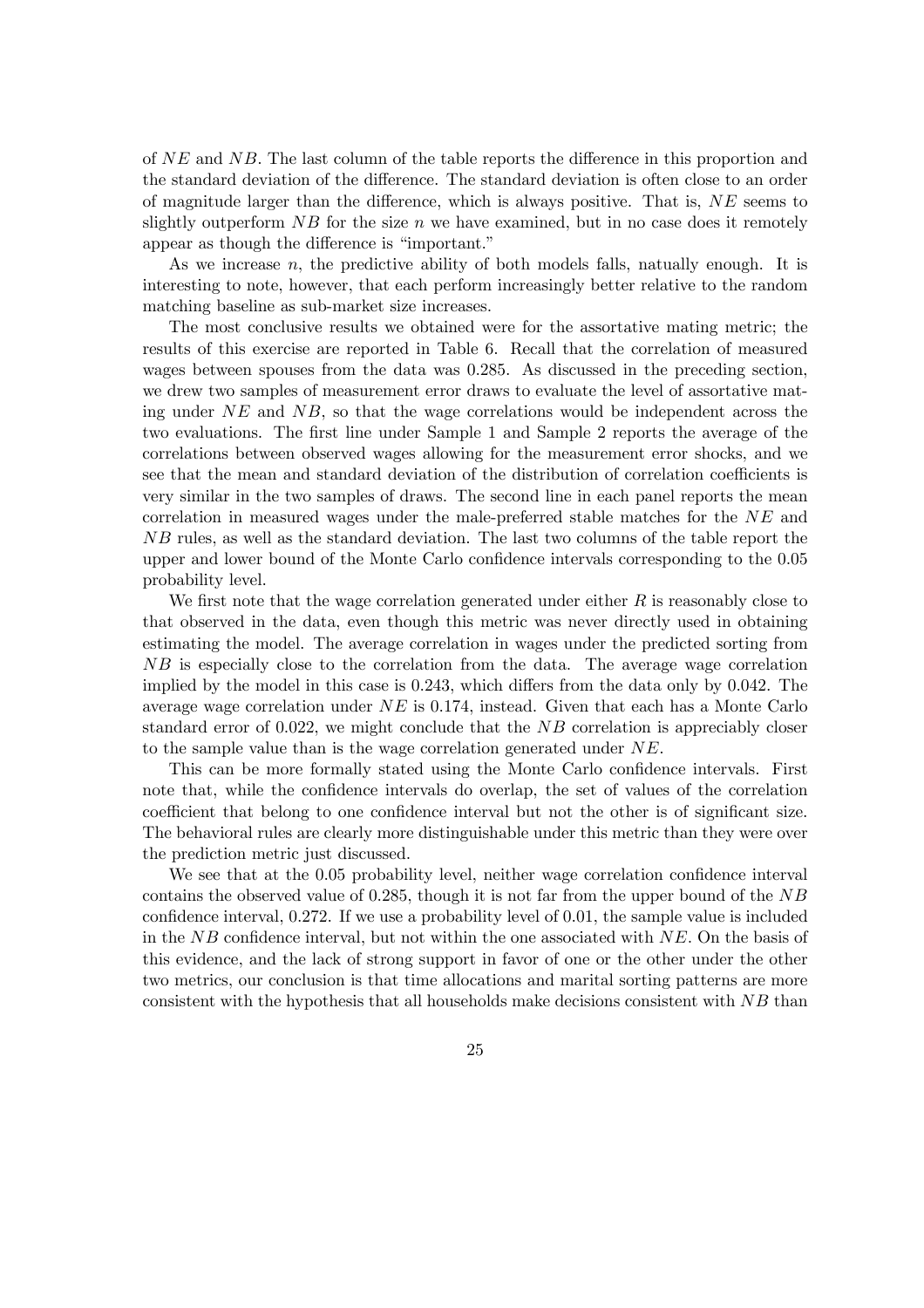with  $NE$ .

### 5 Conclusion

In this paper we have attempted to make the point that there is no general nonparametric test to distinguish between modes of household behavior when individual heterogeneity in unobservable and observable characteristics is not introduced in severely restrictive ways. Using a flexible specification means that within household behavior is not useful in distinguishing between competing modes of behavior, which is the negative conclusion we draw. The good news is that this heterogeneity does produce interesting implications regarding the assignments of husbands to wives in equilibrium, and that these can be exploited in investigating the mode of behavior followed by population members. Using the Gale-Shapley bilateral concept of stable matchings, we developed two metrics with which the competing hypotheses of Nash bargaining and Nash equilibrium could be compared. Under the first, which measured the ability of each behavioral hypothesis to generate predictions consistent with the observed matches in distinct, small marriage sub-markets, there was no distinguishable difference between the two. Under the second, which measured the ability of each behavioral rule to generate spousal wage correlations consistent with those found in the data, the Nash bargaining hypothesis performed distinctly better than that of Nash equilibrium.

The general methodological point we stress is reminiscent of the general problem of model over-fitting. We adopted a model framework that was capable of perfectly fitting the data (i.e., the mapping from the data space to the parameter space was 1 to 1) under an entire class of behavioral rules  $\Re$ . In order to "test" one specification against another, some restrictions have to be imposed on the parameterization to make the mapping no longer 1 to 1, and to raise the posibility that one of the elements of  $\Re$  "fits" better than another. Of course, the test results we obtain in the end are a function of sample realizations and the restrictions we have placed on the parametric specification of individual utilities and the household production technology. It is, of course, seldom possible to claim that one parameterization should be preferred over another on theoretical grounds.

Given this inherent arbitrariness, we have moved the test to a different playing field one that is "out of sample," so to speak. The richness of the specification of individual heterogeneity leads to zero power in testing one element of  $\Re$  against another using only time allocation data, but has the potential to produce the implication of very different marital sorts - an empirical phenomenon that is not used in backing out the individual characteristics. In this application, we believe that we have generated some evidence that households behave in a cooperative manner. Those advocating the "sharing rule" approach to the analysis of household allocation decisions posit efficient allocations as a fundamental identification condition. In this paper, we think we have provided some evidence to support their assumption, though of course the best way to specify the manner in which surplus is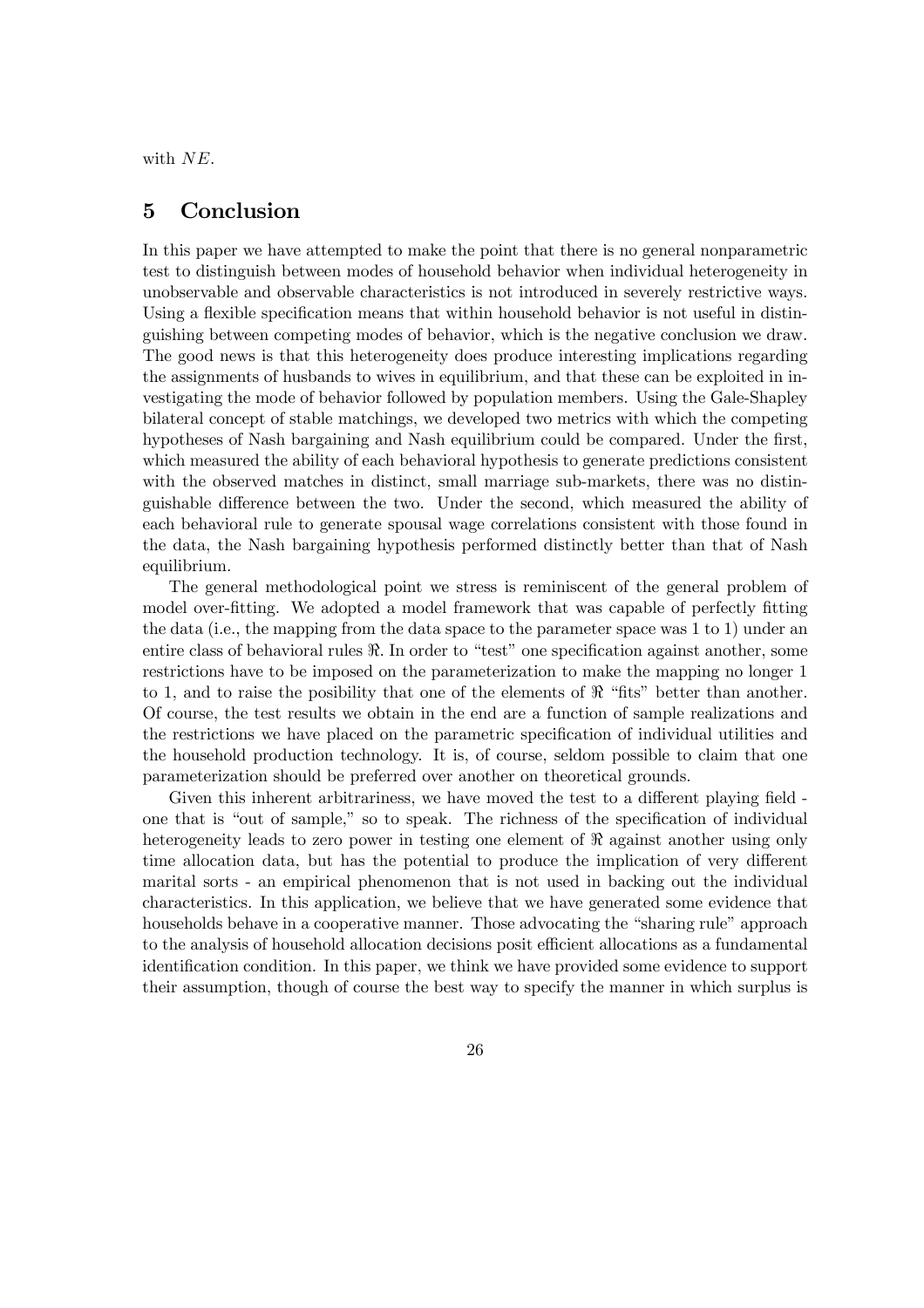distributed between the spouses remains an open question.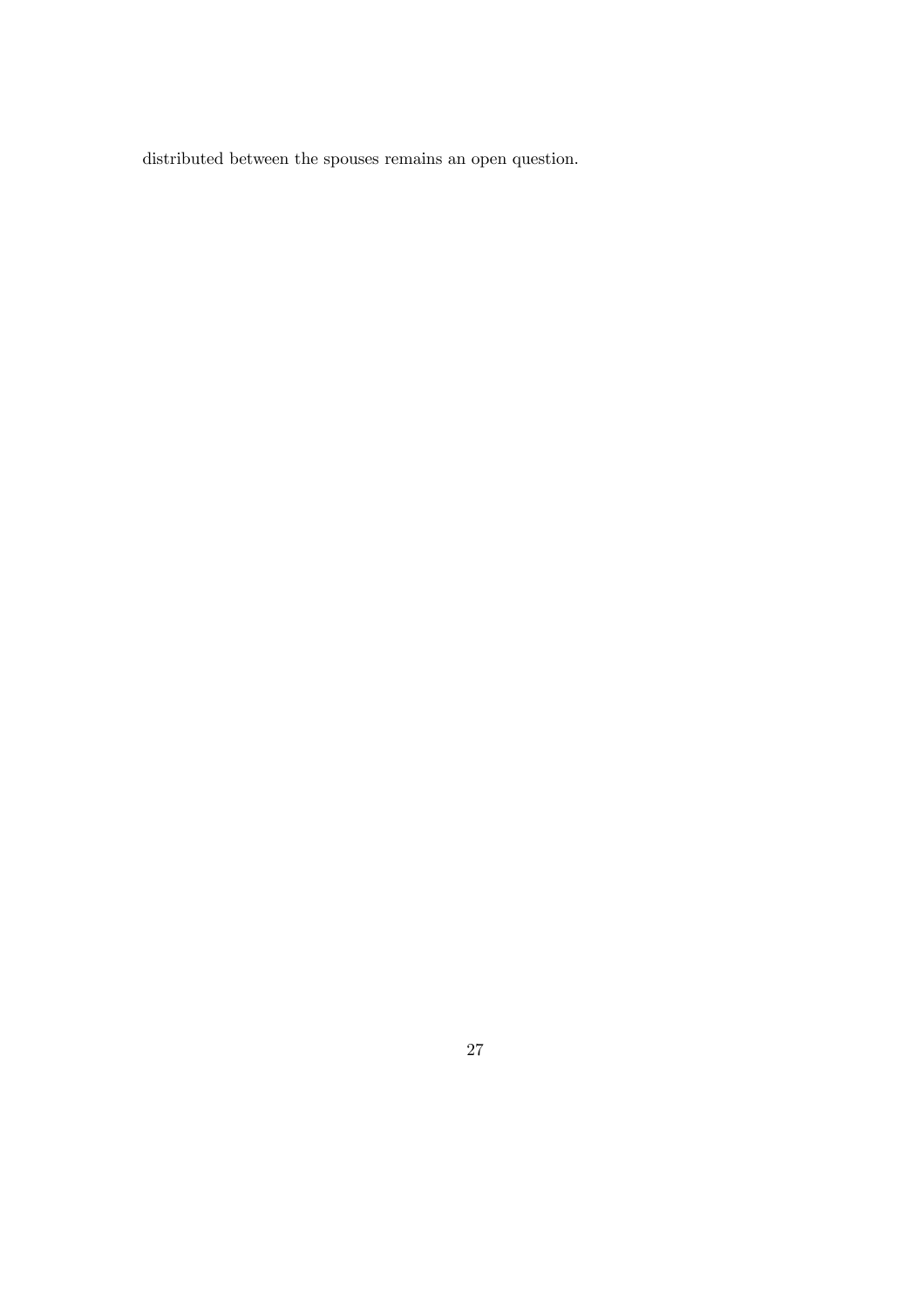### Table 1 Means and (Standard Deviations) of Individual Characteristics  $N = 877$

|                | Husband          |                                | Wife             |                   |
|----------------|------------------|--------------------------------|------------------|-------------------|
| Characteristic | NE               | ΝB                             | NE               | ΝB                |
| $\alpha$       | 0.563            | 0.715                          | 0.467            | 0.655             |
| $\tilde{T}$    | 168.000          | 168.000                        | 168.000          | 168.000           |
| $\delta$       |                  | $(58.637)$ $(50.532)$<br>0.027 | (70.130)         | (57.139)<br>0.045 |
|                | 0.101<br>(0.097) | (0.031)                        | 0.139<br>(0.109) | (0.037)           |
| $\overline{w}$ |                  | 21.522                         |                  | 15.206            |
|                |                  | (13.655)                       |                  | (9.434)           |
| $\hbar$        | 45.707           |                                |                  | 38.202            |
|                |                  | (8.421)                        |                  | (10.569)          |
| $\tau$         | 7.853            |                                | 15.323           |                   |
|                |                  | (6.878)                        |                  | (9.672)           |
| Y              | 120.455          |                                |                  |                   |
|                | (183.175)        |                                |                  |                   |
|                |                  |                                |                  |                   |

# Table 2 Correlation Between Imputed Parameters

|                  | <b>Nash Bargaining</b> |                  |            |            |  |
|------------------|------------------------|------------------|------------|------------|--|
| Nash Equilibrium | $T_1$                  | $T_2$            | $\delta_1$ | $\delta$ 2 |  |
| $T_{1}$          | 1.000                  | $-0.172 - 0.137$ |            | 0.070      |  |
| $T_2$            | $-0.175$               | 1.000            | 0.160      | $-0.255$   |  |
| $\delta_1$       | $-0.166$               | 0.141            | 0.993      | 0.097      |  |
| $\delta$ 2       | 0.066                  | $-0.256$         | 0.108      | 0.998      |  |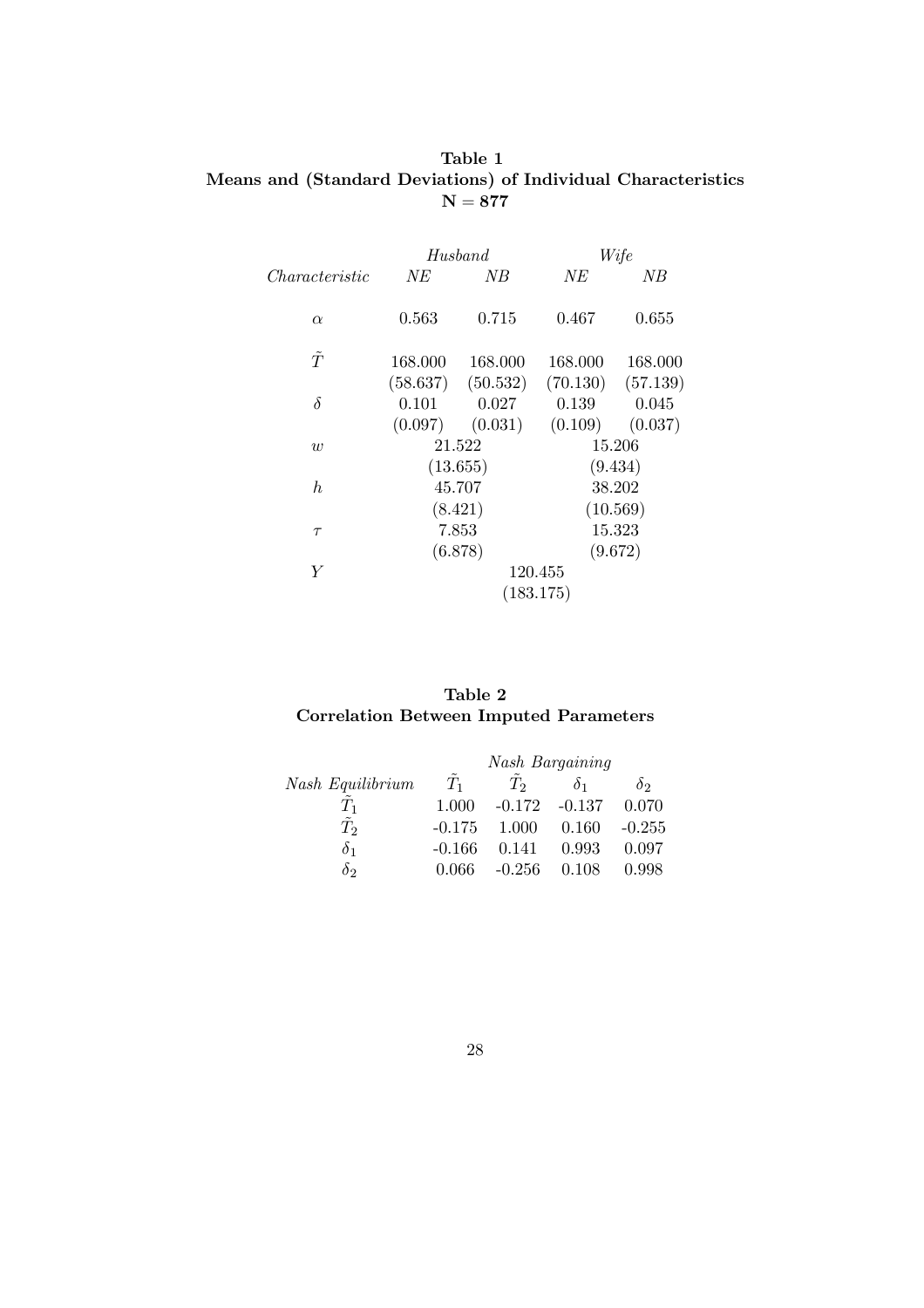# Table 3 Changes in Average Welfare Values from NE Baseline Behavior and Observed Matches (Proportionate Gain from Baseline)

| <b>Baseline</b> | Husbands<br>6.103 | Wives<br>6.396   |
|-----------------|-------------------|------------------|
| NB Behavior     | 6.159<br>(0.009)  | 6.473<br>(0.012) |
| NE Marriage     | 6.158<br>(0.009)  | 6.431<br>(0.005) |

# Table 4 Correlations Between Marriage Sorts

|                  | Actual | Nash Equilibrium | Nash Bargaining |
|------------------|--------|------------------|-----------------|
| Actual           | 1.000  | 0.015            | $-0.063$        |
| Nash Equilibrium |        | 1.000            | 0.028           |
| Nash Bargaining  |        |                  | 1.000           |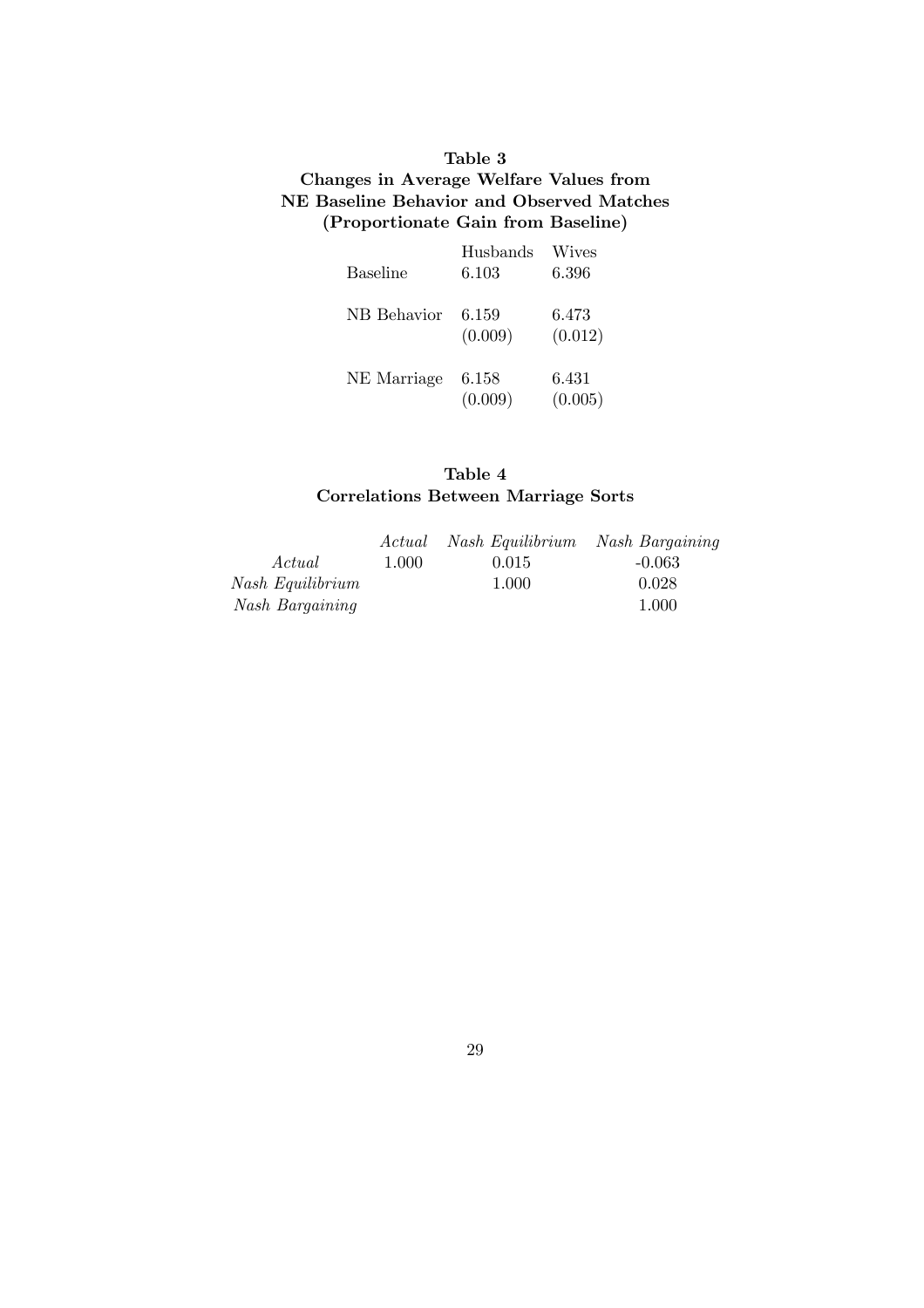# Table 5 Proportion of Correct Predictions (Standard Deviation)  $J = 1000$

| Group Size     | "Random" | Nash Equilibrium | <b>Nash Bargaining</b> | Difference |
|----------------|----------|------------------|------------------------|------------|
| $\overline{2}$ | 0.500    | 0.607            | 0.602                  | 0.016      |
|                |          | (0.410)          | (0.390)                | (0.147)    |
| 3              | 0.167    | 0.287            | 0.291                  | 0.006      |
|                |          | (0.346)          | (0.333)                | (0.135)    |
| $\overline{4}$ | 0.042    | 0.111            | 0.131                  | 0.010      |
|                |          | (0.211)          | (0.220)                | (0.098)    |
| 5              | 0.008    | 0.034            | 0.028                  | 0.009      |
|                |          | (0.106)          | (0.080)                | (0.060)    |

# Table 6 Spousal Wage Correlations  $M = 200$

| <i>Wage Correlation</i> | Mean  | St. Dev. | $MCCI(0.05)$ | $\overline{MCCI}$ (0.05) |
|-------------------------|-------|----------|--------------|--------------------------|
|                         |       | Sample 1 |              |                          |
| Data                    | 0.284 | 0.011    |              |                          |
| Nash Equilibrium        | 0.174 | 0.022    | 0.135        | 0.220                    |
|                         |       | Sample 2 |              |                          |
| Data                    | 0.285 | 0.014    |              |                          |
| Nash Bargaining         | 0.243 | 0.022    | 0.196        | 0.272                    |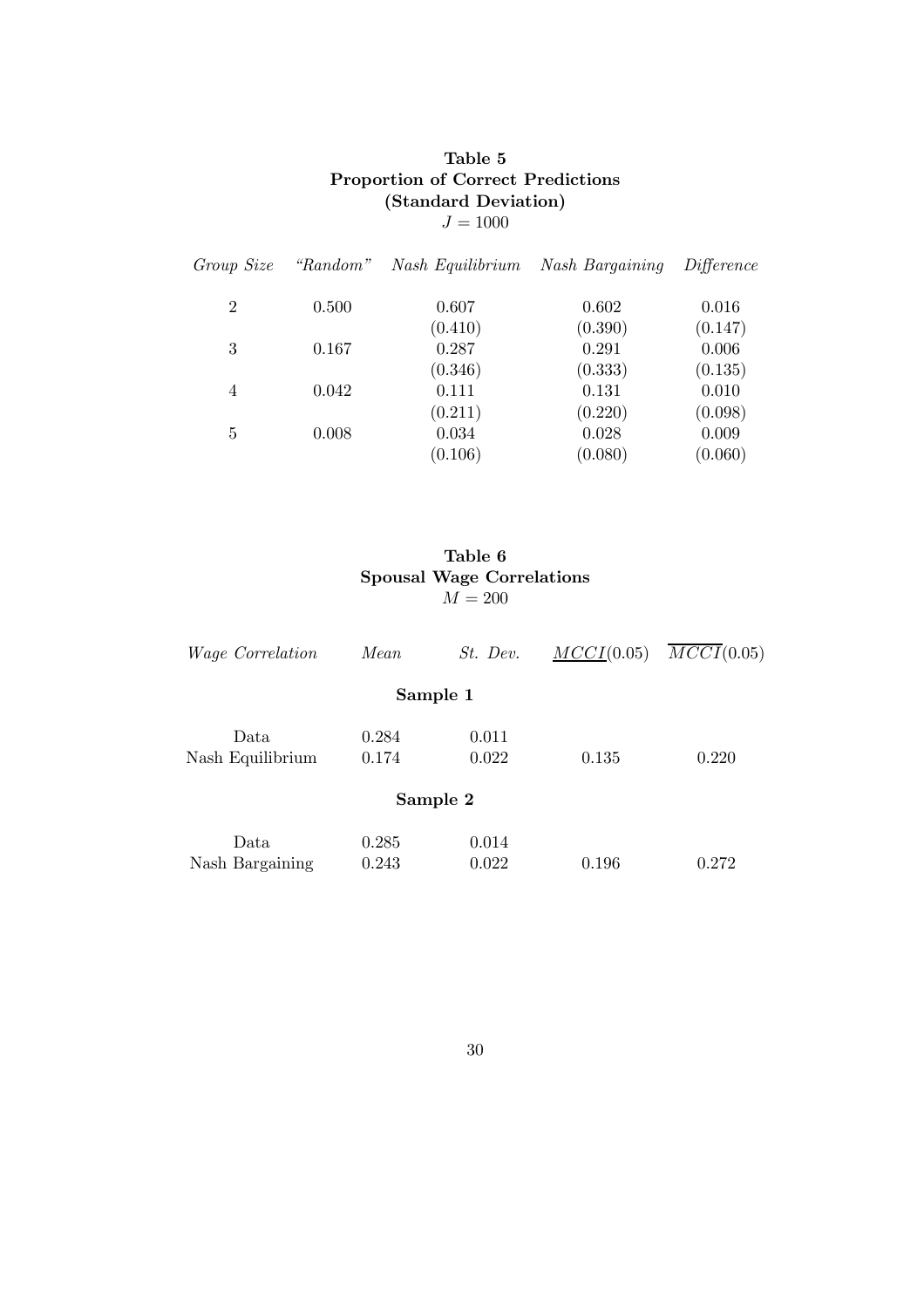### References

- [1] Aiyagari, S. R., J. Greenwood, and N. Guner (2000) "The State of the Union" Journal of Political Economy 109, 213-244.
- [2] Becker, G. S. (1991) A Treatise on the Family. Cambridge, MA: Harvard University Press.
- [3] Bound, J., C. Brown, G. Duncan, and W. Rodgers (1994). "Evidence on the Validity of Cross-Sectional and Longitudinal Labor Market Data." Journal of Labor Economics 12, 345-368.
- [4] Browning, M. and P-A Chiappori. (1998) "Efficient Household Allocation: A Characterization and Tests. Econometrica 66, 1241-1278.
- [5] Browning, M., F. Bourguignon, P-A Chiappori, and V. Lachene (1994). "Incomes and Outcomes: A Structural Model of Intra-Household Allocation." Journal of Political Economy 102, 1067-1096.
- [6] Browning, M, P-A Chiappori, and Y. Weiss (2003) "A Simple Matching Model of the Marriage Market." Manuscript, University of Chicago.
- [7] Chen, Z. and F. Woolley. (2001) "A Cournot-Nash Model of Family Decision-Making." Economic Journal 111, 722-748.
- [8] Chiappori, P-A. (1988) "Rational Household Labor Supply." Econometrica 56, 63-90.
- [9] Chiappori, P-A. (1992) "Collective Labor Supply and Welfare." Journal of Political Economy 100, 437-467.
- [10] Choo, E. and A. Siow (2006) "Who Marries Whom and Why." Journal of Political Economy 114, 175-201.
- [11] Dagsvik, J., A. Flaatten, and H. Brunborg (2001). "A Behavioral Two-Sex Marriage Model." Mathematical Population Studies 9, 97-121.
- [12] Del Boca, D. and C. Flinn (1994)."The Determination of Welfare in Nonintact Families." Chapter 5 in The Measurement of Household Welfare (Blundell, Preston, and Walker, eds.). Cambridge: Cambridge University Press.
- [13] Del Boca, D. and C. Flinn (2006) "Modes of Spousal Interaction and the Labor Market Environment." Manuscript, NYU.
- [14] Dey, M. and C. Flinn (2005). "Household Search and Health Insurance Coverage." Manuscript, NYU.
	- 31